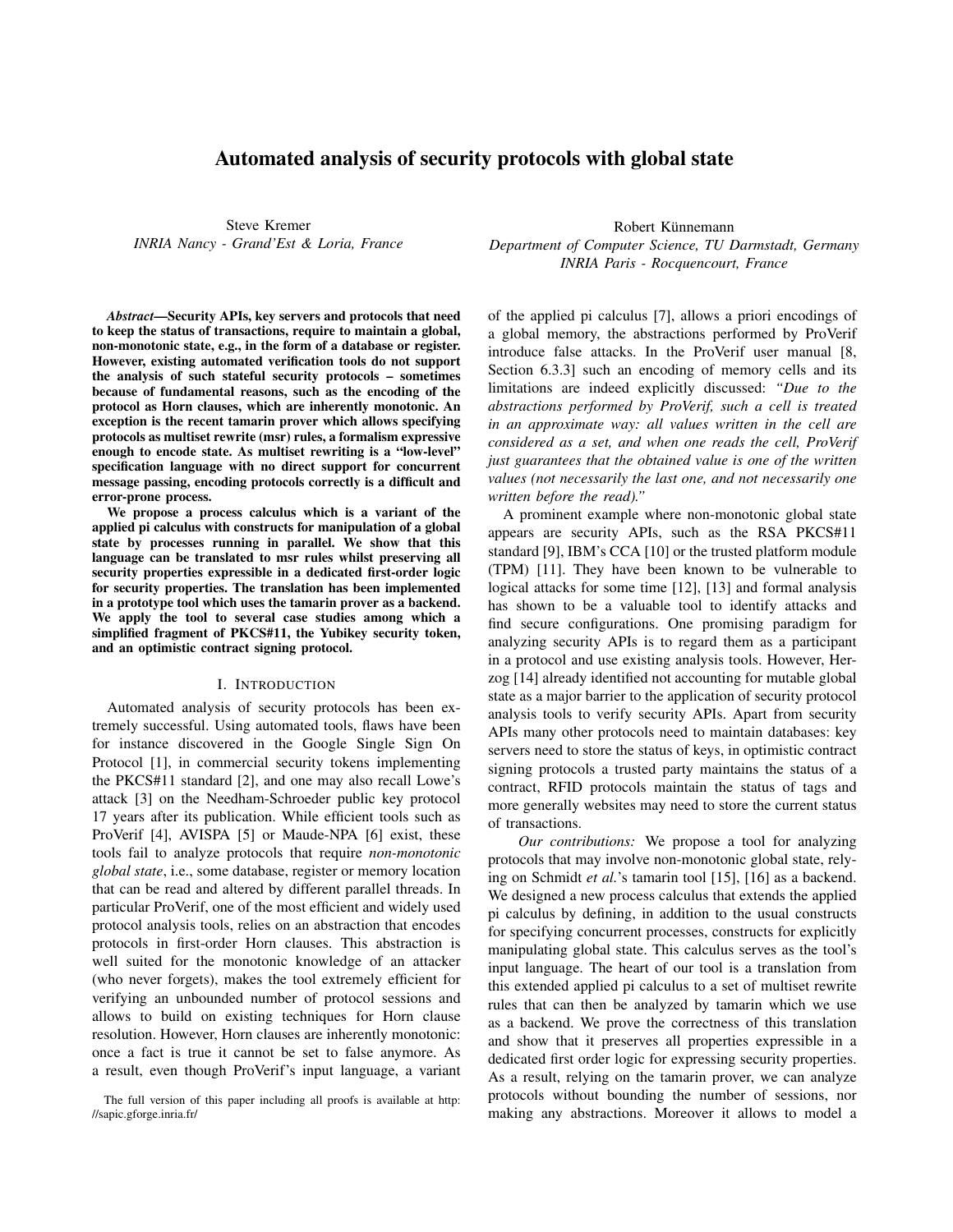wide range of cryptographic primitives by the means of equational theories. As the underlying verification problem is undecidable, tamarin may not terminate. However, it offers an interactive mode with a GUI which allows to manually guide the tool in its proof. Our specification language includes support for private channels, global state and locking mechanisms (which are crucial to write meaningful programs in which concurrent threads manipulate a common memory). The translation has been carefully engineered in order to favor termination by tamarin. We illustrate the tool on several case studies: a simple security API in the style of PKCS#11, a complex case study of the Yubikey security device, as well as several examples analyzed by other tools that aim at analyzing stateful protocols. In all of these case studies we were able to avoid restrictions that were necessary in previous works.

*Related work:* The most closely related work is the StatVerif tool by Arapinis *et al.* [17]. They propose an extension of the applied pi calculus, similar to ours, which is translated to Horn clauses and analyzed by the ProVerif tool. Their translation is sound but allows for false attacks, limiting the scope of protocols that can be analyzed. Moreover, StatVerif can only handle a finite number of memory cells: when analyzing an optimistic contract signing protocol this appeared to be a limitation and only the status of a single contract was modeled, providing a manual proof to justify the correctness of this abstraction. Finally, StatVerif is limited to the verification of secrecy properties. As illustrated by the Yubikey case study, our work is more general and we are able to analyze complex injective correspondance properties.

Mödersheim [18] proposed a language with support for sets together with an abstraction where all objects that belong to the same sets are identified. His language, which is an extension of the low level AVISPA intermediate format, is compiled into Horn clauses that are then analyzed, e. g., using ProVerif. His approach is tightly linked to this particular abstraction limiting the scope of applicability. Mödersheim also discusses the need for a more high-level specification level which we provide in this work.

There has also been work tailored to particular applications. In [19], Delaune *et al.* show by a dedicated hand proof that for analyzing PKCS#11 one may bound the message size. Their analysis still requires to artificially bound the number of keys. Similarly in spirit, Delaune *et al.* [20] give a dedicated result for analyzing protocols based on the TPM and its registers. However, the number of reboots (which reinitialize registers) needs to be limited.

Guttman [21] also extended the strand space model by adding support for state. While the protocol execution is modeled using the classical strand spaces model, state is modeled by a multiset of facts, and manipulated by multiset rewrite rules. The extended model has been used for analyzing by hand an optimistic contract signing protocol. As of

now, protocol analysis in the strand space model with state has not been mechanized yet.

In the goal of relating different approaches for protocol analysis Bistarelli *et al.* [22] also proposed a translation from a process algebra to multiset rewriting: they do however not consider private channels, have no support for global state and assume that processes have a particular structure. These limitations significantly simplify the translation and its correctness proof. Moreover their work does not include any tool support for automated verification.

Obviously any protocol that we are able to analyze can be directly analyzed by the tamarin prover [15], [16] as the rules produced by our translation could have been given directly as an input to tamarin. Indeed, tamarin has already been used for analyzing a model of the Yubikey device [23], the case studies presented with Mödersheim's abstraction, as well as those presented with StatVerif. It is furthermore able to reproduce the aforementioned results on PKCS#11 [19] and the TPM [20] – moreover, it does so without bounding the number of keys, security devices, reboots, etc. Contrary to ProVerif, tamarin sometimes requires additional *typing lemmas* which are used to guide the proof. These lemmas need to be written by hand (but are proved automatically). In our case studies we also needed to provide a few such lemmas manually. In our opinion, an important disadvantage of tamarin is that protocols are modeled as a set of multiset rewrite rules. This representations is very low level and far away from actual protocol implementations, making it very difficult to model a protocol adequately. Encoding private channels, nested replications and locking mechanisms directly as multiset rewrite rules is a tricky and error prone task. As a result we observed that, in practice, the protocol models tend to be simplified. For instance, locking mechanisms are often omitted, modeling protocol steps as a single rule and making them effectively atomic. Such more abstract models may obscure issues in concurrent protocol steps and increase the risk of implicitly excluding attacks in the model that are well possible in a real implementation, e. g., race conditions. Using a more highlevel specification language, such as our process calculus, arguably eases protocol specification and overcomes some of these risks.

# II. PRELIMINARIES

*Terms and equational theories:* As usual in symbolic protocol analysis we model messages by abstract terms. Therefore we define an order-sorted term algebra with the sort msg and two incomparable subsorts pub and fresh. For each of these subsorts we assume a countably infinite set of names, FN for fresh names and PN for public names. Fresh names will be used to model cryptographic keys and nonces while public names model publicly known values. We furthermore assume a countably infinite set of variables for each sort s,  $V_s$  and let V be the union of the set of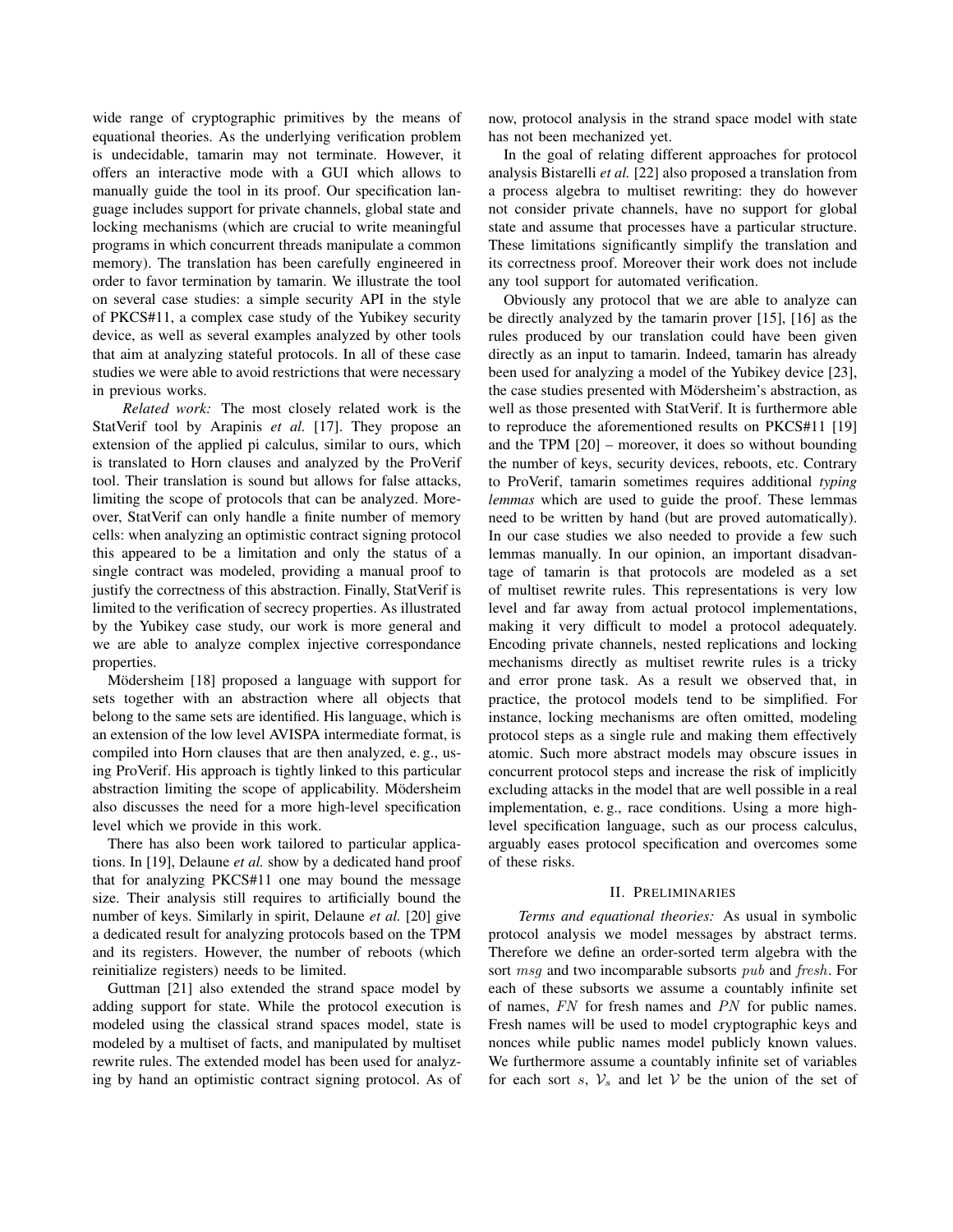variables for all sorts. We write  $u : s$  when the name or variable u is of sort s. Let  $\Sigma$  be a signature, i.e., a set of function symbols, each with an arity. We write  $f/n$  when function symbol f is of arity n. We denote by  $\mathcal{T}_{\Sigma}$  the set of well-sorted terms built over  $\Sigma$ , PN, FN and V. For a term t we denote by  $names(t)$ , respectively  $vars(t)$  the set of names, respectively variables, appearing in  $t$ . The set of ground terms, i.e., terms without variables, is denoted by  $M_{\Sigma}$ . When  $\Sigma$  is fixed or clear from the context we often omit it and simply write  $\mathcal T$  for  $\mathcal T_\Sigma$  and  $\mathcal M$  for  $\mathcal M_\Sigma$ .

We equip the term algebra with an equational theory E, that is a finite set of equations of the form  $M = N$ where  $M, N \in \mathcal{T}$ . From the equational theory we define the binary relation  $=_E$  on terms, which is the smallest equivalence relation containing equations in  $E$  that is closed under application of function symbols, bijective renaming of names and substitution of variables by terms of the same sort. Furthermore, we require  $E$  to distinguish different fresh names, i.e.,  $\forall a, b \in FN : a \neq b \Rightarrow a \neq_{E} b$ .

*Example.* Symmetric encryption can be modelled using a signature

$$
\Sigma = \{ \, \text{senc}/2, \text{sdec}/2, \text{encCor}/2, \text{true}/0 \, \}
$$

and an equational theory defined by

 $sdec(senc(m, k), k) = m$   $encCor(senc(x, y), y) = true$ 

The last equation allows to check whether a term can be correctly decrypted with a certain key.

For the rest of the paper we assume that  $E$  refers to some fixed equational theory and that the signature and equational theory always contain symbols and equations for pairing and projection, i.e.,  $\{\langle .,.\rangle, \text{fst}, \text{snd}\}\subseteq \Sigma$  and equations fst $(\langle x, y \rangle) = x$  and snd $(\langle x, y \rangle) = y$  are in E. We will sometimes use  $\langle x_1, x_2, \ldots, x_n \rangle$  as a shortcut for  $\langle x_1,\langle x_2,\langle \ldots,\langle x_{n-1}, x_n\rangle \ldots\rangle$ .

We also use the usual notion of positions for terms. A position p is a sequence of positive integers and  $t|_p$  denotes the subterm of  $t$  at position  $p$ .

*Facts:* We also assume an unsorted signature  $\Sigma_{fact}$ , disjoint from Σ. The set of *facts* is defined as

$$
\mathcal{F} := \{ F(t_1, \ldots, t_k) \mid t_i \in \mathcal{T}_{\Sigma}, F \in \Sigma_{fact} \text{ of arity } k \}.
$$

Facts will be used both to annotate protocols, by the means of events, and for defining multiset rewrite rules. We partition the signature  $\Sigma_{fact}$  into *linear* and *persistent* fact symbols. We suppose that  $\Sigma_{fact}$  always contains a unary, persistent symbol !K and a linear, unary symbol Fr. Given a sequence or set of facts  $S$  we denote by  $lfacts(S)$  the multiset of all linear facts in S and  $pfacts(S)$  the set of all persistent facts in S. By notational convention facts whose identifier starts with '!' will be persistent.  $G$  denotes the set of ground facts, i.e., the set of facts that does not contain variables. For a fact f we denote by  $qinsts(f)$  the set of ground instances of  $f$ . This notation is also lifted to sequences and sets of facts as expected.

*Substitutions:* A substitution  $\sigma$  is a partial function from variables to terms. We suppose that substitutions are well-typed, i.e., they only map variables of sort s to terms of sort s, or of a subsort of s. We denote by  $\sigma = \{t_1 / x_1, \ldots, t_n / x_n\}$  the substitution whose domain is  $\mathbf{D}(\sigma) = \{x_1, \ldots, x_n\}$  and which maps  $x_i$  to  $t_i$ . As usual we homomorphically extend  $\sigma$  to apply to terms and facts and use a postfix notation to denote its application, e.g., we write  $t\sigma$  for the application of  $\sigma$  to the term t. A substitution  $\sigma$  is grounding for a term t if t $\sigma$  is ground. Given function g we let  $g(x) = \perp$  when  $x \notin D(x)$ . When  $g(x) = \perp$ we say that q is undefined for x. We define the function  $f := g[a \mapsto b]$  with  $\mathbf{D}(f) = \mathbf{D}(g) \cup \{a\}$  as  $f(a) := b$  and  $f(x) := g(x)$  for  $x \neq a$ .

*Sets, sequences and multisets:* We write  $\mathbb{N}_n$  for the set  $\{1,\ldots,n\}$ . Given a set S we denote by  $S^*$  the set of finite sequences of elements from S and by  $S^{\#}$  the set of finite multisets of elements from S. We use the superscript  $#$  to annotate usual multiset operation, e.g.  $S_1 \cup^{\#} S_2$  denotes the multiset union of multisets  $S_1, S_2$ . Given a multiset S we denote by  $set(S)$  the set of elements in S. The sequence consisting of elements  $e_1, \ldots, e_n$  will be denoted by  $[e_1, \ldots, e_n]$  and the empty sequence is denoted by  $\parallel$ . We denote by  $\parallel S \parallel$  the length, i.e., the number of elements of the sequence. We use  $\cdot$  for the operation of adding an element either to the start or to the end, e.g.,  $e_1 \cdot [e_2, e_3] = [e_1, e_2, e_3] = [e_1, e_2] \cdot e_3$ . Given a sequence S, we denote by  $idx(S)$  the set of positions in S, i.e.,  $\mathbb{N}_n$ when S has n elements, and for  $i \in idx(S)$  S<sub>i</sub> denotes the ith element of the sequence. Set membership modulo  $E$  is denoted by  $\in_E$  and defined as  $e \in_E S$  if  $\exists e' \in S$ .  $e' =_E e$ .  $\subset_E$  and  $=_E$  are defined for sets in a similar way. Application of substitutions are lifted to sets, sequences and multisets as expected. By abuse of notation we sometimes interpret sequences as sets or multisets.

## III. A CRYPTOGRAPHIC PI CALCULUS WITH EXPLICIT STATE

#### *A. Syntax and informal semantics*

Our calculus is a variant of the applied pi calculus [7]. In addition to the usual operators for concurrency, replication, communication and name creation, it offers several constructs for reading and updating an explicit global state. The grammar for processes is described in Figure 1.

0 denotes the terminal process.  $P \mid Q$  is the parallel execution of processes  $P$  and  $Q$  and  $P$  the replication of P, allowing an unbounded number of sessions in protocol executions. The construct  $\nu n$ ; P binds the name n in P and models the generation of a fresh, random value. Processes out(M, N); P and in(M, N); P represent the output, respectively input, of message  $N$  on channel  $M$ . Readers familiar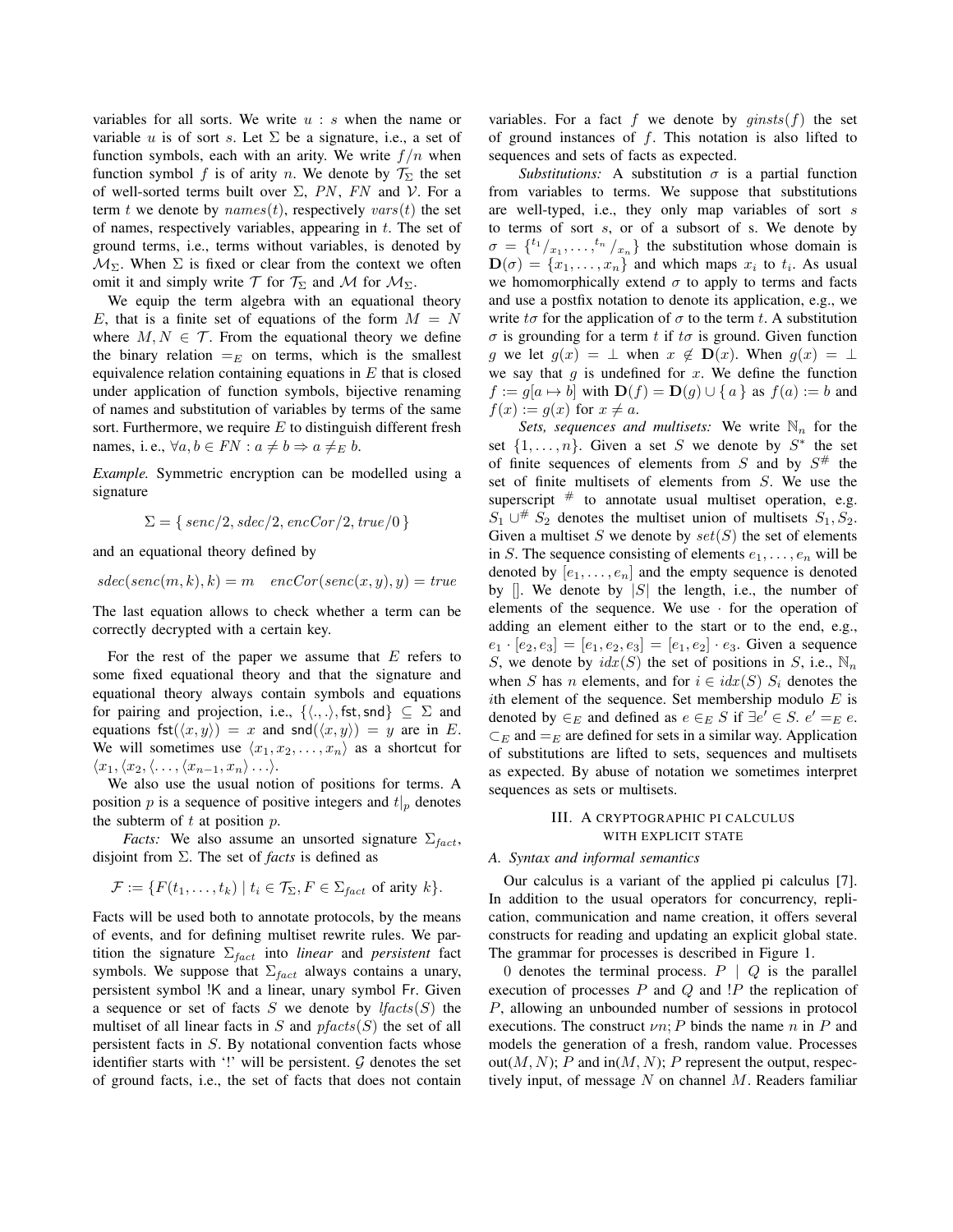$\langle M,N \rangle ::= x, y, z \in \mathcal{V}$  $\mid p \in PN$  $\mid n \in FN$ |  $f(M_1,...,M_n)$  ( $f \in \Sigma$  of arity n)  $\langle P,Q \rangle ::= 0$  $| P | Q$  $| \cdot | P$  $| \nu n; P$  $\vdash$  out $(M,N); P$  $\vdash$  in(M, N); P | if  $M=N$  then P [else Q] | event  $F$ ;  $P$  ( $F \in \mathcal{F}$ ) | insert  $M, N$ ;  $P$ | delete  $M; P$ | lookup  $M$  as  $x$  in  $P$  [else  $Q$ ]  $|$  lock  $M; P$ | unlock  $M: P$  $|L|$   $\neg [A] \rightarrow [R]; P$   $(L, R, A \in \mathcal{F}^*)$ 

Figure 1. Syntax

with the applied pi calculus [7] may note that we opted for the possibility of pattern matching in the input construct, rather than merely binding the input to a variable  $x$ . The process if  $M=N$  then P else Q will execute P if  $M =_E N$ and Q otherwise. The event construct is merely used for annotating processes and will be useful for stating security properties. For readability we sometimes omit to write else  $Q$  when  $Q$  is 0, as well as trailing 0 processes.

The remaining constructs are used for manipulating state and are new compared to the applied pi calculus. We offer two different mechanisms for state. The first construct is *functional* and allows to associate a value to a key. The construct insert  $M, N$  binds the value N to a key  $M$ . Successive inserts allow to change this binding. The delete  $M$  operation simply "undefines" the mapping for the key  $M$ . The lookup  $M$  as  $x$  in  $P$  else  $Q$  allows to retrieve the value associated to  $M$ , binding it to the variable  $x$  in  $P$ . If the mapping is undefined for  $M$  the process behaves as  $Q$ . The lock and unlock constructs allow to gain exclusive access to a resource  $M$ . This is essential for writing protocols where parallel processes may read and update a common memory. We additionally offer another kind of global state in form of a multiset of ground facts, as opposed to the previously introduced functional store. This multiset can be altered using the construct  $[L]$   $\Box[A] \rightarrow [R]; P$ , which tries to match each fact in the sequence  $L$  to facts in the current multiset and, if successful, adds the corresponding instance of facts  $R$  to the store. The facts  $A$  are used as annotations in a similar way to events. The purpose of this construct is to provide access to the underlying notion of state in tamarin, but we stress that it is distinct from the previously introduced functional state, and its use is only advised to expert users. We allow this "low-level" form of state manipulation in addition to the *functional* state, as it offers a great flexibility and has shown useful in one of our case studies. This style of state manipulation is similar to the state extension in the strand space model [21] and the underlying specification language of the tamarin tool [15], [16]. Note that, even though those stores are distinct (which is a restriction imposed by our translation), data can be moved from one to another, for example as follows: lookup 'store1' as x in  $[] \rightarrow ] \rightarrow [store2(x)].$ 

In the following example, which will serve as our running example, we model a security API that, even though much simplified, illustrates the most salient issues that occur in the analysis of security APIs such as PKCS#11 [19], [2].

*Example.* We consider a security device that allows the creation of keys in its secure memory. The user can access the device via an API. If he creates a key, he obtains a handle, which he can use to let the device perform operations on his behalf. For each handle the device also stores an attribute which defines what operations are permitted for this handle. The goal is that the user can never gain knowledge of the key, as the user's machine might be compromised. We model the device by the following process (we use  $out(m)$ as a shortcut for out $(c, m)$  for a public channel c):

$$
!P_{new} | !P_{set} | !P_{dec} | !P_{wrap}
$$
, where

$$
P_{new} := \nu h; \ \nu k; \ \text{event NewKey}(h, k);
$$
\n
$$
\text{insert } \langle \text{ 'key', h} \rangle, k;
$$
\n
$$
\text{insert } \langle \text{ 'att', h} \rangle, \text{ 'dec'}; \ \text{out}(h)
$$

In the first line, the device creates a new handle  $h$  and a key k and, by the means of the event NewKey $(h, k)$ , logs the creation of this key. It then stores the key that belongs to the handle by associating the pair  $\langle \text{key}, h \rangle$  to the value of the key k. In the next line,  $\langle \text{`att'}, h \rangle$  is associated to a public constant 'dec'. Intuitively, we use the public constants 'key' and 'att' to distinguish two databases. The process

$$
P_{set} := \text{in}(h); \text{ insert } \langle \text{'att'}, h \rangle, \text{ 'wrap'}
$$

allows the attacker to change the attribute of a key from the initial value 'dec' to another value 'wrap'. If a handle has the 'dec' attribute set, it can be used for decryption:

$$
P_{dec} := \text{in}(\langle h, c \rangle); \text{ lookup } \langle \text{`att'}, h \rangle \text{ as } a \text{ in}
$$
\nif  $a = \text{`dec}$ `then

\nlookup  $\langle \text{`key'}, h \rangle$  as  $k$  in

\nif  $encCor(c, k) = true$  then

\nevent DecUsing(k, \text{sdec}(c, k));

\nout(\text{sdec}(c, k))

The first lookup stores the value associated to  $\langle \text{`att'}, h \rangle$  in a. The value is compared against 'dec'. If the comparison and another lookup for the associated key value  $k$  succeeds, we check whether decryption succeeds and, if so, output the plaintext.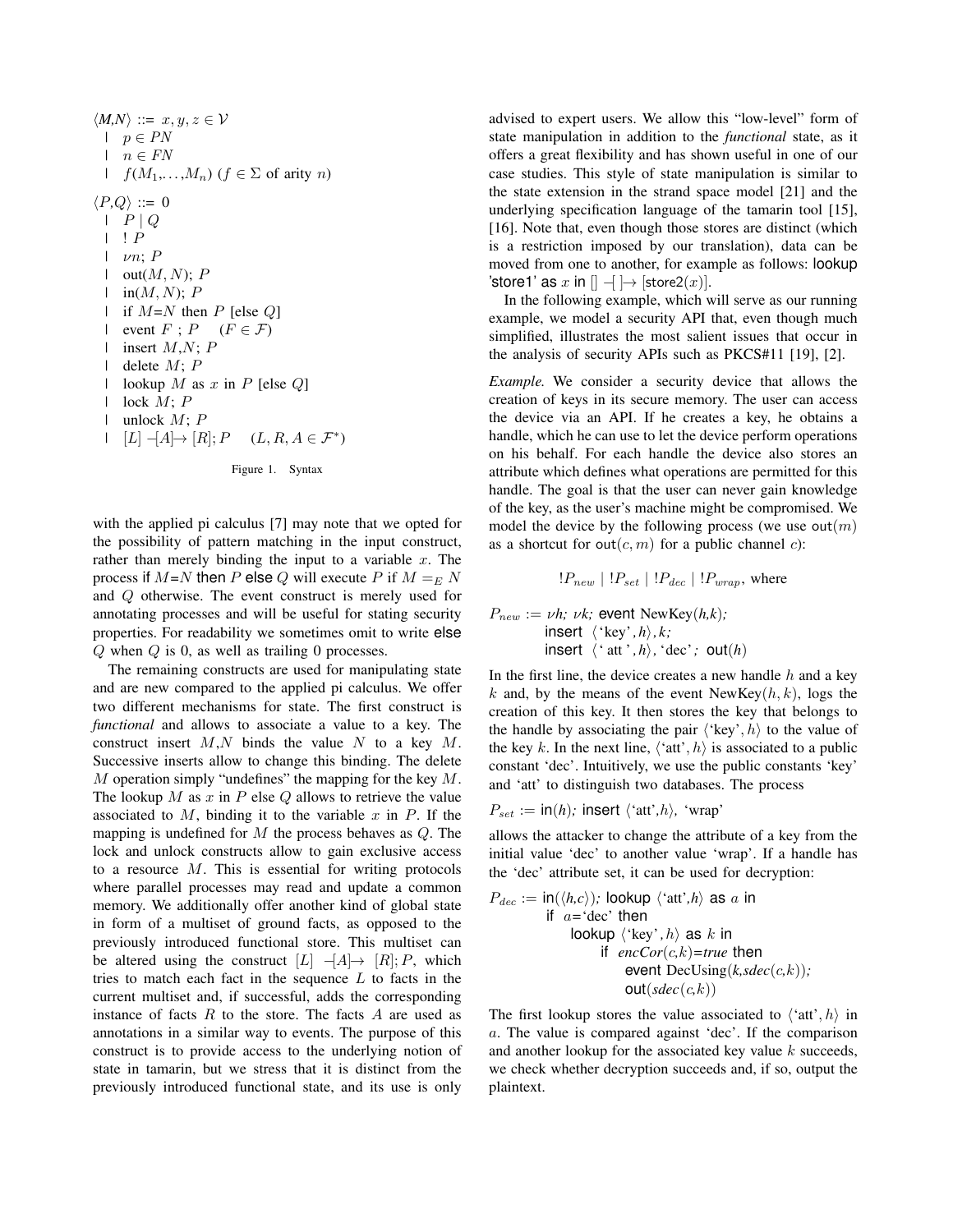If a key has the 'wrap' attribute set, it might be used to encrypt the value of a second key:

$$
P_{wrap} := \text{in}(\langle h_1, h_2 \rangle); \text{ lookup } \langle \text{cat}, h_1 \rangle \text{ as } a_1 \text{ in}
$$
\n
$$
\text{if } a_1 = \text{'wrap'} \text{ then}
$$
\n
$$
\text{lookup } \langle \text{ 'key'}, h_1 \rangle \text{ as } k_1 \text{ in}
$$
\n
$$
\text{lookup } \langle \text{ 'key'}, h_2 \rangle \text{ as } k_2 \text{ in}
$$
\n
$$
\text{event } \text{Wrap}(k_1, k_2);
$$
\n
$$
\text{out}(\text{sen}(k_2, k_1))
$$

The bound names of a process are those that are bound by  $\nu$ n. We suppose that all names of sort *fresh* appearing in the process are under the scope of such a binder. Free names must be of sort  $pub. A variable x can be bound in$ three ways: *(i)* by the construct lookup M as x, or *(ii)*  $x \in$  $vars(N)$  in the construct  $in(M, N)$  and x is not under the scope of a previous binder, *(iii)*  $x \in vars(L)$  in the construct  $[L]$   $-[A] \rightarrow [R]$  and x is not under the scope of a previous binder. While the construct lookup  $M$  as  $x$  always acts as a binder, the input and  $[L]$   $\Box$   $[A] \rightarrow [R]$  constructs do not rebind an already bound variable but perform pattern matching. For instance in the process

$$
P = \mathsf{in}(\mathsf{c}, f(x)); \mathsf{in}(\mathsf{c}, g(x))
$$

 $x$  is bound by the first input and pattern matched in the second. It might seem odd that lookup acts as a binder, while input does not. We justify this decision as follows: as  $P_{dec}$  and  $P_{wrap}$  in the previous example show, lookups appear often after input was received. If lookup were to use pattern matching, the following process

$$
P = \text{in}(c, x); \text{lookup 'store' as } x \text{ in } P'
$$

might unexpectedly perform a check if 'store' contains the message given by the adversary, instead of binding the content of 'store' to  $x$ , due to an undetected clash in the naming of variables.

A process is ground if it does not contain any free variables. We denote by  $P\sigma$  the application of the homomorphic extension of the substitution  $\sigma$  to P. As usual we suppose that the substitution only applies to free variables. We sometimes interpret the syntax tree of a process as a term and write  $P|_p$  to refer to the subprocess of P at position p (where |, if and lookup are interpreted as binary symbols, all other constructs as unary).

# *B. Semantics*

*Frames and deduction:* Before giving the formal semantics of our calculus we introduce the notions of frame and deduction. A *frame* consists of a set of fresh names  $\tilde{n}$ and a substitution  $\sigma$  and is written  $\nu \tilde{n} \cdot \sigma$ . Intuitively a frame represents the sequence of messages that have been observed by an adversary during a protocol execution and secrets  $\tilde{n}$ generated by the protocol, a priori unknown to the adversary. Deduction models the capacity of the adversary to compute new messages from the observed ones.

Definition 1 (Deduction). *We define the deduction relation*  $\nu\tilde{n}.\sigma \vdash t$  as the smallest relation between frames and terms *defined by the deduction rules in Figure 2.*

*Example.* If one key is used to wrap a second key, then, if the intruder learns the first key, he can deduce the second. For  $\tilde{n} = k_1, k_2$  and  $\sigma = \{ {^{senc(k_2,k_1)} /_{x_1}, k_1 } /_{x_2} }$ ,  $\nu \tilde{n} \cdot \sigma \vdash k_2$ , as witnessed by the proof tree given in Figure 3.

*Operational semantics:* We can now define the operational semantics of our calculus. The semantics is defined by a labelled transition relation between process configurations. A *process configuration* is a 6-tuple  $(\mathcal{E}, \mathcal{S}, \mathcal{S}^{\text{MS}}, \mathcal{P}, \sigma, \mathcal{L})$ where

- $\mathcal{E} \subseteq FN$  is the set of fresh names generated by the processes;
- $S : M_{\Sigma} \rightarrow M_{\Sigma}$  is a partial function modeling the functional store;
- $S^{\text{MS}} \subseteq \mathcal{G}^{\#}$  is a multiset of ground facts and models the multiset of stored facts;
- $P$  is a multiset of ground processes representing the processes executed in parallel;
- $\sigma$  is a ground substitution modeling the messages output to the environment;
- $\mathcal{L} \subseteq \mathcal{M}_{\Sigma}$  is the set of currently acquired locks.

The transition relation is defined by the rules described in Figure 4. Transitions are labelled by sets of ground facts. For readability we omit empty sets and brackets around singletons, i.e., we write  $\rightarrow$  for  $\stackrel{\emptyset}{\longrightarrow}$  and  $\stackrel{f}{\longrightarrow}$  for  $\stackrel{\{f\}}{\longrightarrow}$ . We write  $\rightarrow^*$  for the reflexive, transitive closure of  $\rightarrow$  (the transitions that are labelled by the empty sets) and write  $\stackrel{f}{\Rightarrow}$  for  $\rightarrow^* \stackrel{f}{\rightarrow} \rightarrow^*$ . We can now define the set of traces, i.e., possible executions, that a process admits.

Definition 2 (Traces of P). *Given a ground process* P *we define the* set of traces of P *as*

$$
traces^{pi}(P) = \left\{ [F_1, \ldots, F_n] \mid (\emptyset, \emptyset, \emptyset, \{P\}, \emptyset, \emptyset)
$$
  
\n
$$
\stackrel{F_1}{\Longrightarrow} (\mathcal{E}_1, \mathcal{S}_1, \mathcal{S}_1^{\text{MS}}, \mathcal{P}_1, \sigma_1, \mathcal{L}_1)
$$
  
\n
$$
\stackrel{F_2}{\Longrightarrow} \ldots \stackrel{F_n}{\Longrightarrow} (\mathcal{E}_n, \mathcal{S}_n, \mathcal{S}_n^{\text{MS}}, \mathcal{P}_n, \sigma_n, \mathcal{L}_n) \right\}
$$

*Example.* In Figure 5 we display the transitions that illustrate how the first key is created on the security device in our running example and witness that  $[NewKey(h', k')] \in$  $trace<sup>pi</sup>(P).$ 

#### IV. LABELLED MULTISET REWRITING

We now recall the syntax and semantics of labelled multiset rewriting rules, which constitute the input language of the tamarin tool [15].

Definition 3 (Multiset rewrite rule). *A labelled multiset rewrite rule ri is a triple*  $(l, a, r)$ *,*  $l, a, r \in \mathcal{F}^*$ *, written*  $l \quad -[a] \rightarrow r$ *. We call*  $l = prems(ri)$  *the premises,*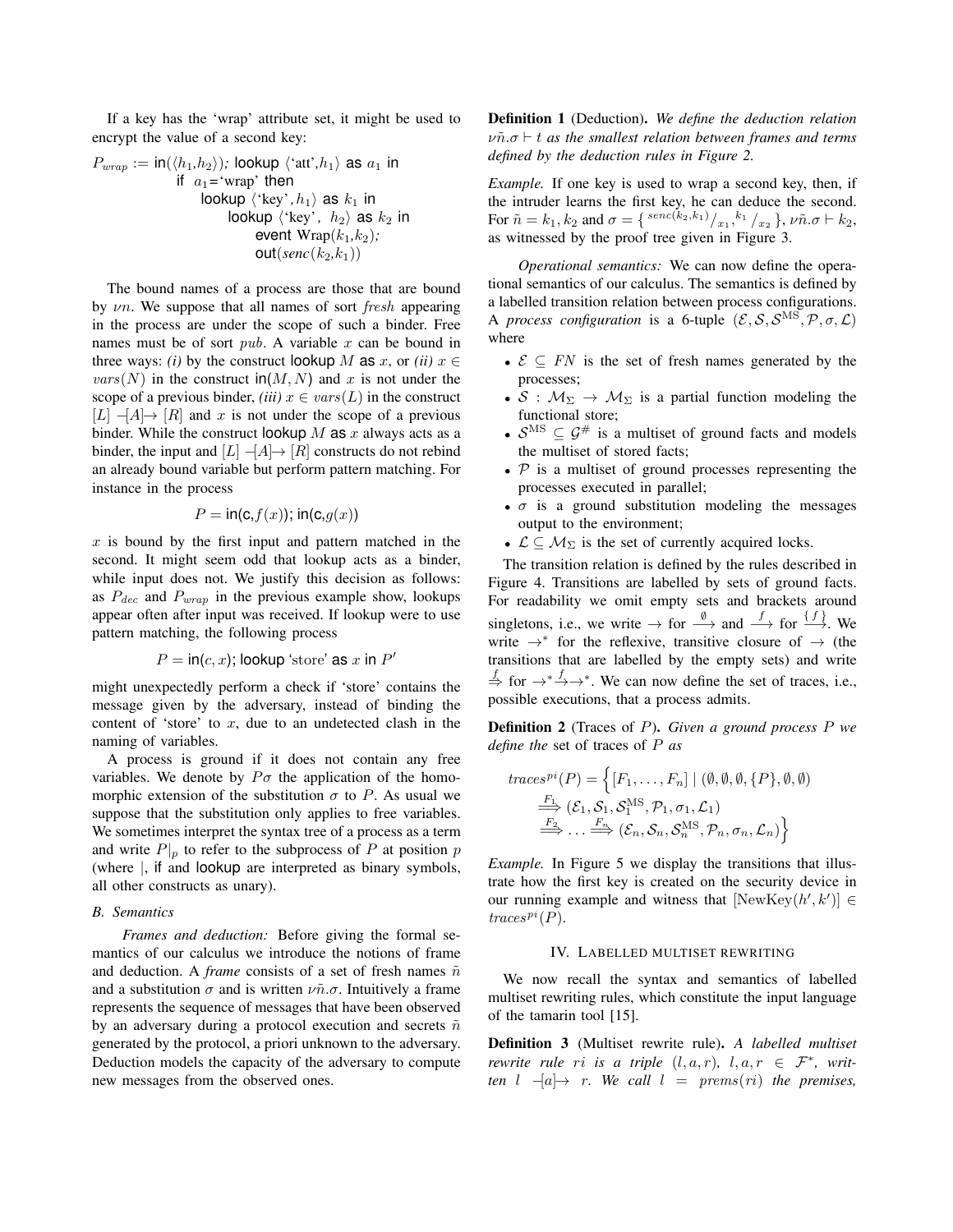$$
\frac{a \in FN \cup PN \quad a \notin \tilde{n}}{\nu \tilde{n}.\sigma \vdash a} \quad \text{DNAME} \qquad \qquad \frac{\nu \tilde{n}.\sigma \vdash t \quad t =_E t'}{\nu \tilde{n}.\sigma \vdash t'} \quad \text{DEQ}
$$
\n
$$
\frac{x \in \mathbf{D}(\sigma)}{\nu \tilde{n}.\sigma \vdash x\sigma} \quad \text{DFRAME} \qquad \qquad \frac{\nu \tilde{n}.\sigma \vdash t_1 \cdots \nu \tilde{n}.\sigma \vdash t_n \quad f \in \Sigma^k}{\nu \tilde{n}.\sigma \vdash f(t_1, \ldots, t_n)} \quad \text{DAPPL}
$$

Figure 2. Deduction rules.

$$
\frac{x_1 \in \mathbf{D}(\sigma)}{\nu \tilde{n}.\sigma \vdash \textit{senc}(k_2, k_1)} \quad \frac{x_2 \in \mathbf{D}(\sigma)}{\nu \tilde{n}.\sigma \vdash k_1} \quad \frac{\nu \tilde{n}.\sigma \vdash \textit{senc}(k_2, k_1), k_1)}{\nu \tilde{n}.\sigma \vdash k_2} \quad \textit{sdec}(\textit{senc}(k_2, k_1), k_1) =_E k_2}
$$

Figure 3. Proof tree witnessing that  $\nu \tilde{n} \cdot \sigma \vdash k_2$ 

# Standard operations:

| $(\mathcal{E}, \mathcal{S}, \mathcal{S}^{\text{MS}}, \mathcal{P} \cup^{\#} \{0\}, \sigma, \mathcal{L})$                                                                                                                                                                                | $\longrightarrow$               | $(\mathcal{E}, \mathcal{S}, \mathcal{S}^{\text{MS}}, \mathcal{P}, \sigma, \mathcal{L})$                                                                                                                                                                                                                                                                                                                                                                                                                                                                            |
|----------------------------------------------------------------------------------------------------------------------------------------------------------------------------------------------------------------------------------------------------------------------------------------|---------------------------------|--------------------------------------------------------------------------------------------------------------------------------------------------------------------------------------------------------------------------------------------------------------------------------------------------------------------------------------------------------------------------------------------------------------------------------------------------------------------------------------------------------------------------------------------------------------------|
| $(\mathcal{E}, \mathcal{S}, \mathcal{S}^{\text{MS}}, \mathcal{P} \cup^{\#} \{P Q\}, \sigma, \mathcal{L})$                                                                                                                                                                              | $\longrightarrow$               | $(\mathcal{E}, \mathcal{S}, \mathcal{S}^{\text{MS}}, \mathcal{P} \cup^{\#} \{P, Q\}, \sigma, \mathcal{L})$                                                                                                                                                                                                                                                                                                                                                                                                                                                         |
| $(\mathcal{E}, \mathcal{S}, \mathcal{S}^{\text{MS}}, \mathcal{P} \cup^{\#} \{!P\}, \sigma, \mathcal{L})$                                                                                                                                                                               | $\longrightarrow$               | $(\mathcal{E}, \mathcal{S}, \mathcal{S}^{\text{MS}}, \mathcal{P} \cup^{\#} \{P, P\}, \sigma, \mathcal{L})$                                                                                                                                                                                                                                                                                                                                                                                                                                                         |
| $(\mathcal{E}, \mathcal{S}, \mathcal{S}^{\text{MS}}, \mathcal{P} \cup^{\#} {\omega; P}, \sigma, \mathcal{L})$                                                                                                                                                                          | $\longrightarrow$               | $(\mathcal{E} \cup \{a'\}, \mathcal{S}, \mathcal{S}^{\text{MS}}, \mathcal{P} \cup^{\#} \{P\{a'/a\}\}, \sigma, \mathcal{L})$<br>if $a'$ is fresh                                                                                                                                                                                                                                                                                                                                                                                                                    |
| $(\mathcal{E}, \mathcal{S}, \mathcal{S}^{\text{MS}}, \mathcal{P}, \sigma, \mathcal{L})$                                                                                                                                                                                                | K(M)                            | $(\mathcal{E}, \mathcal{S}, \mathcal{S}^{\text{MS}}, \mathcal{P}, \sigma, \mathcal{L})$ if $\nu \mathcal{E}.\sigma \vdash M$                                                                                                                                                                                                                                                                                                                                                                                                                                       |
| $(\mathcal{E}, \mathcal{S}, \mathcal{S}^{\text{MS}}, \mathcal{P} \cup^{\#} \{\text{out}(M, N); P\}, \sigma, \mathcal{L})$                                                                                                                                                              | K(M)                            | $(\mathcal{E}, \mathcal{S}, \mathcal{S}^{\text{MS}}, \mathcal{P} \cup^{\#} \{P\}, \sigma \cup \{N_{x}\}, \mathcal{L})$<br>if x is fresh and $\nu \mathcal{E} \cdot \sigma \vdash M$                                                                                                                                                                                                                                                                                                                                                                                |
| $(\mathcal{E}, \mathcal{S}, \mathcal{S}^{\text{MS}}, \mathcal{P} \cup \# \{in(M, N); P\}, \sigma, \mathcal{L}) \xrightarrow{K((M, N\tau))} (\mathcal{E}, \mathcal{S}, \mathcal{S}^{\text{MS}}, \mathcal{P} \cup \# \{P\tau\}, \sigma, \mathcal{L})$                                    |                                 | if $\exists \tau$ . $\tau$ is grounding for $N, \nu \mathcal{E}.\sigma \vdash M, \nu \mathcal{E}.\sigma \vdash N\tau$                                                                                                                                                                                                                                                                                                                                                                                                                                              |
| $(\mathcal{E}, \mathcal{S}, \mathcal{S}^{\text{MS}}, \mathcal{P} \cup^{\#} \{\text{out}(M, N); P, \text{in}(M', N'); Q\}, \sigma, \mathcal{L})$                                                                                                                                        | $\longrightarrow$               | $(\mathcal{E}, \mathcal{S}, \mathcal{S}^{\text{MS}}, \mathcal{P} \cup \{P, Q\tau\}, \sigma, \mathcal{L})$<br>if $M =_E M'$ and $\exists \tau$ . $N =_E N' \tau$ and $\tau$ grounding for N'                                                                                                                                                                                                                                                                                                                                                                        |
| $(\mathcal{E}, \mathcal{S}, \mathcal{S}^{\text{MS}}, \mathcal{P} \cup \{\text{if } M = N \text{ then } P \text{ else } Q\}, \sigma, \mathcal{L})$                                                                                                                                      | $\longrightarrow$               | $(\mathcal{E}, \mathcal{S}, \mathcal{S}^{\text{MS}}, \mathcal{P} \cup \{P\}, \sigma, \mathcal{L})$ if $M =_E N$                                                                                                                                                                                                                                                                                                                                                                                                                                                    |
| $(\mathcal{E}, \mathcal{S}, \mathcal{S}^{\text{MS}}, \mathcal{P} \cup \{\text{if } M = N \text{ then } P \text{ else } Q\}, \sigma, \mathcal{L})$                                                                                                                                      | $\longrightarrow$               | $(\mathcal{E}, \mathcal{S}, \mathcal{S}^{\text{MS}}, \mathcal{P} \cup \{Q\}, \sigma, \mathcal{L})$ if $M \neq_{E} N$                                                                                                                                                                                                                                                                                                                                                                                                                                               |
| $(\mathcal{E}, \mathcal{S}, \mathcal{S}^{\text{MS}}, \mathcal{P} \cup {\text{event}(F); P}, \sigma, \mathcal{L})$                                                                                                                                                                      | $\stackrel{F}{\longrightarrow}$ | $(\mathcal{E}, \mathcal{S}, \mathcal{S}^{\text{MS}}, \mathcal{P} \cup \{P\}, \sigma, \mathcal{L})$                                                                                                                                                                                                                                                                                                                                                                                                                                                                 |
| Operations on global state:                                                                                                                                                                                                                                                            |                                 |                                                                                                                                                                                                                                                                                                                                                                                                                                                                                                                                                                    |
| $(\mathcal{E}, \mathcal{S}, \mathcal{S}^{\text{MS}}, \mathcal{P} \cup^{\#} \{\text{insert } M, N; P\}, \sigma, \mathcal{L}) \longrightarrow (\mathcal{E}, \mathcal{S}[M \mapsto N], \mathcal{S}^{\text{MS}}, \mathcal{P} \cup^{\#} \{P\}, \sigma, \mathcal{L})$                        |                                 |                                                                                                                                                                                                                                                                                                                                                                                                                                                                                                                                                                    |
| $(\mathcal{E}, \mathcal{S}, \mathcal{S}^{\text{MS}}, \mathcal{P} \cup^{\#} {\text{delete } M; P}, \sigma, \mathcal{L}) \rightarrow (\mathcal{E}, \mathcal{S}[M \mapsto \bot], \mathcal{S}^{\text{MS}}, \mathcal{P} \cup^{\#} \{P\}, \sigma, \mathcal{L})$                              |                                 |                                                                                                                                                                                                                                                                                                                                                                                                                                                                                                                                                                    |
| $(\mathcal{E}, \mathcal{S}, \mathcal{S}^{\text{MS}}, \mathcal{P} \cup^{\#} {\text{lookup } M \text{ as } x \text{ in } P \text{ else } Q, \sigma, \mathcal{L}) \rightarrow (\mathcal{E}, \mathcal{S}, \mathcal{S}^{\text{MS}}, \mathcal{P} \cup^{\#} {P\{V/x\}}, \sigma, \mathcal{L})$ |                                 | if $S(N) =_E V$ is defined and $N =_E M$                                                                                                                                                                                                                                                                                                                                                                                                                                                                                                                           |
| $(\mathcal{E}, \mathcal{S}, \mathcal{S}^{\text{MS}}, \mathcal{P} \cup \# \{\text{lookup } M \text{ as } x \text{ in } P \text{ else } Q \}, \sigma, \mathcal{L}) \rightarrow (\mathcal{E}, \mathcal{S}, \mathcal{S}^{\text{MS}}, \mathcal{P} \cup \# \{Q\}, \sigma, \mathcal{L})$      |                                 | if $S(N)$ is undefined for all $N =_E M$                                                                                                                                                                                                                                                                                                                                                                                                                                                                                                                           |
| $(\mathcal{E}, \mathcal{S}, \mathcal{S}^{\text{MS}}, \mathcal{P} \cup^{\#} {\text{lock } M; P}, \sigma, \mathcal{L}) \rightarrow (\mathcal{E}, \mathcal{S}, \mathcal{S}^{\text{MS}}, \mathcal{P} \cup^{\#} {\{P\}}, \sigma, \mathcal{L} \cup {\{M\}})$                                 |                                 | if $M \notin_E \mathcal{L}$                                                                                                                                                                                                                                                                                                                                                                                                                                                                                                                                        |
|                                                                                                                                                                                                                                                                                        |                                 | $(\mathcal{E}, \mathcal{S}, \mathcal{S}^{\text{MS}}, \mathcal{P} \cup^{\#} \{\text{unlock } M; P\}, \sigma, \mathcal{L}) \rightarrow (\mathcal{E}, \mathcal{S}, \mathcal{S}^{\text{MS}}, \mathcal{P} \cup^{\#} \{P\}, \sigma, \mathcal{L} \setminus \{M' \mid M' =_{E} M\})$                                                                                                                                                                                                                                                                                       |
|                                                                                                                                                                                                                                                                                        |                                 | $(\mathcal{E}, \mathcal{S}, \mathcal{S}^{\text{MS}}, \mathcal{P} \cup^{\#} \{[l -  a  \rightarrow r]; P\}, \sigma, \mathcal{L}) \stackrel{a'}{\longrightarrow} (\mathcal{E}, \mathcal{S}, \mathcal{S}^{\text{MS}} \setminus \text{lfacts}(l') \cup^{\#} r', \mathcal{P} \cup^{\#} \{P_{\tau}\}, \sigma, \mathcal{L})$<br>if $\exists \tau, l', a', r'$ . $\tau$ grounding for $l \neg a \rightarrow r, l' \neg a' \rightarrow r' =_E (l \neg a \rightarrow r) \tau$ ,<br><i>lfacts</i> ( <i>l'</i> ) $\subseteq$ # $S^{MS}$ , pfacts( <i>l'</i> ) $\subset S^{MS}$ |

Figure 4. Operational semantics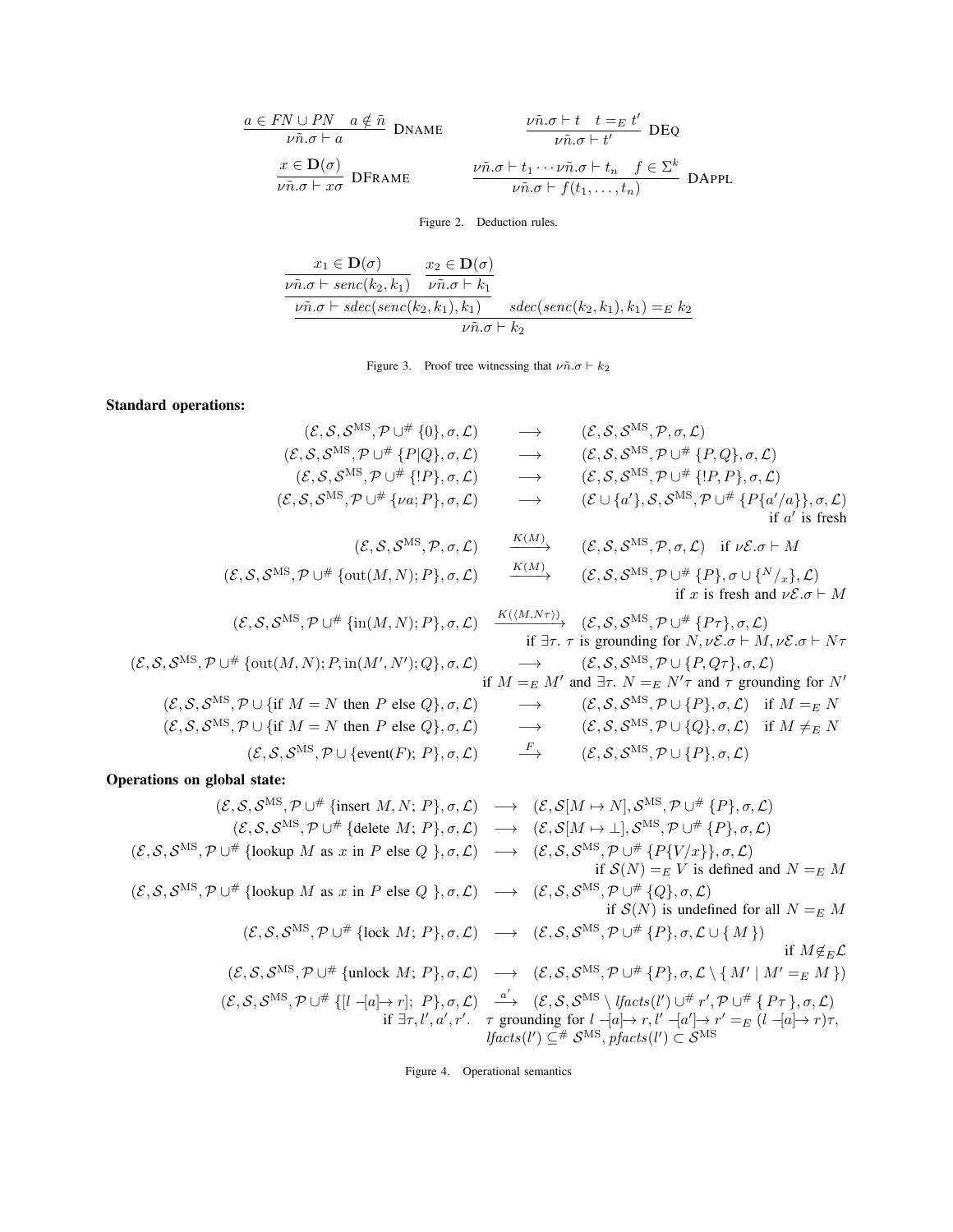$$
(\emptyset, \emptyset, \emptyset, \{\underbrace{!P_{new}, !P_{set} | !P_{dec} | !P_{wrap}}\}^{\#}, \emptyset, \emptyset) \rightarrow (\emptyset, \emptyset, \emptyset, \{P_{new}\}^{\#} \cup^{\#} \mathcal{P}', \emptyset, \emptyset)
$$
\n
$$
\rightarrow (\emptyset, \emptyset, \emptyset, \{ \nu h; \nu k; \text{event NewKey}(h, k); \dots \}^{\#} \cup^{\#} \mathcal{P}', \emptyset, \emptyset)
$$
\n
$$
\rightarrow^{\ast}(\{h', k'\}, \emptyset, \emptyset, \{\text{event NewKey}(h', k'); \dots \}^{\#} \cup^{\#} \mathcal{P}', \emptyset, \emptyset)
$$
\n
$$
\xrightarrow{\text{NewKey}(h', k')} (\{h', k'\}, \emptyset, \emptyset, \{\text{ insert } \langle \text{key}', h' \rangle, k'; \dots \}^{\#} \cup^{\#} \mathcal{P}', \emptyset, \emptyset)
$$
\n
$$
\rightarrow^{\ast}(\{h', k'\}, \mathcal{S}, \emptyset, \{\text{out}(h'); 0\}^{\#} \cup^{\#} \mathcal{P}', \emptyset, \emptyset) \rightarrow^{\ast}(\{h', k'\}, \mathcal{S}, \emptyset, \mathcal{P}', \{h'\}_{x_1}\}, \emptyset)
$$
\nwhere  $\mathcal{S}(\langle \text{key}', h' \rangle) = k'$  and  $\mathcal{S}(\langle \text{att}', h' \rangle) = \text{'dec}'.$ 

Figure 5. Example of transitions modelling the creation of a key on a PKCS#11-like device

 $a = \arctan(s(\tau))$  *the actions, and*  $r = \arctan(s(\tau))$  *the conclusions of the rule.*

Definition 4 (Labelled multiset rewriting system). *A labelled multiset rewriting system is a set of labelled multiset rewrite rules* R, *such that each rule*  $l -a$   $\rightarrow$   $r \in R$  *satisfies the following conditions:*

- l, a, r *do not contain fresh names*
- r *does not contain* Fr*-facts*

*A labelled multiset rewriting system is called well-formed, if additionally*

• *for each*  $l'$   $\frac{-a'}{=}$   $r' \in E$  ginsts  $(l - a \rightarrow r)$  we have that  $\bigcap_{r''=_{E}r'} names(r'') \cap FN \subseteq \bigcap_{l''=_{E}l'} names(l'') \cap$ FN *.*

We define one distinguished rule FRESH which is the only rule allowed to have Fr-facts on the right-hand side

$$
FRESH : [] \longrightarrow [Fr(x : fresh)]
$$

The semantics of the rules is defined by a labelled transition relation.

Definition 5 (Labelled transition relation). *Given a multiset rewriting system* R *we define the* labeled transition relation  $\rightarrow_R \subseteq \mathcal{G}^{\#} \times \mathcal{P}(\mathcal{G}) \times \mathcal{G}^{\#}$  as

$$
S \stackrel{a}{\longrightarrow}_R ((S \setminus \# \text{ \textit{lfacts}(l))} \cup \# r)
$$

*if and only if*  $l$   $-la$   $\rightarrow$   $r \in E$  ginsts (R∪FRESH), *lfacts*(l)  $\subseteq$  # *S* and  $pfacts(l) \subseteq S$ .

Definition 6 (Executions). *Given a multiset rewriting system* R *we define its set of executions as*

$$
exec^{msr}(R) = \left\{ \emptyset \xrightarrow{A_1} R \dots \xrightarrow{A_n} R S_n \mid
$$
  
\n
$$
\forall a, i, j: 0 \le i \ne j < n.
$$
  
\n
$$
(S_{i+1} \setminus \nexists s_i) = \{ \mathsf{Fr}(a) \} \Rightarrow (S_{j+1} \setminus \nexists s_j) \neq \{ \mathsf{Fr}(a) \} \right\}
$$

The set of executions consists of transition sequences that respect freshness, i.e., for a given name a the fact  $Fr(a)$  is only added once, or in other words the rule FRESH is at most fired once for each name. We define the set of traces in a similar way as for processes.

$$
traces^{msr}(R) = \left\{ [A_1, \dots, A_n] \mid \forall 0 \le i \le n. A_i \neq \emptyset \right\}
$$
  
and  $\emptyset \stackrel{A_1}{\Longrightarrow}_R \dots \stackrel{A_n}{\Longrightarrow}_R S_n \in exec^{msr}(R) \right\}$ 

Definition 7 (Traces). *The set of traces is defined as*

where 
$$
\stackrel{A}{\Longrightarrow}_R
$$
 is defined as  $\stackrel{\emptyset}{\longrightarrow}_R^* \stackrel{A}{\longrightarrow}_R^* \stackrel{\emptyset}{\longrightarrow}_R^*$ .

Note that both for processes and multiset rewrite rules the set of traces is a sequence of sets of facts.

#### V. SECURITY PROPERTIES

In the tamarin tool [15] security properties are described in an expressive two-sorted first-order logic. The sort temp is used for time points,  $V_{temp}$  are the temporal variables.

Definition 8 (Trace formulas). *A trace atom is either false*  $\perp$ , a term equality  $t_1 \approx t_2$ , a timepoint ordering  $i \leq j$ , a  $\pm$ *f* a lettric equality  $i = j$ , or an action  $F@i$  *for a fact*  $F \in \mathcal{F}$ *and a timepoint* i*. A trace formula is a first-order formula over trace atoms.*

As we will see in our case studies this logic is expressive enough to analyze a variety of security properties, including complex injective correspondence properties.

To define the semantics, let each sort  $s$  have a domain  $\mathbf{D}(s)$ .  $\mathbf{D}(temp) = \mathcal{Q}$ ,  $\mathbf{D}(msg) = \mathcal{M}$ ,  $\mathbf{D}(fresh) = FN$ , and  $\mathbf{D}(pub) = PN$ . A function  $\theta : V \to M \cup Q$  is a valuation if it respects sorts, that is,  $\theta(\mathcal{V}_s) \subset \mathbf{D}(s)$  for all sorts s. If t is a term,  $t\theta$  is the application of the homomorphic extension of  $\theta$  to t.

Definition 9 (Satisfaction relation). *The satisfaction relation*  $(tr, \theta) \vDash \varphi$  between trace  $tr$ , valuation  $\theta$  and trace formula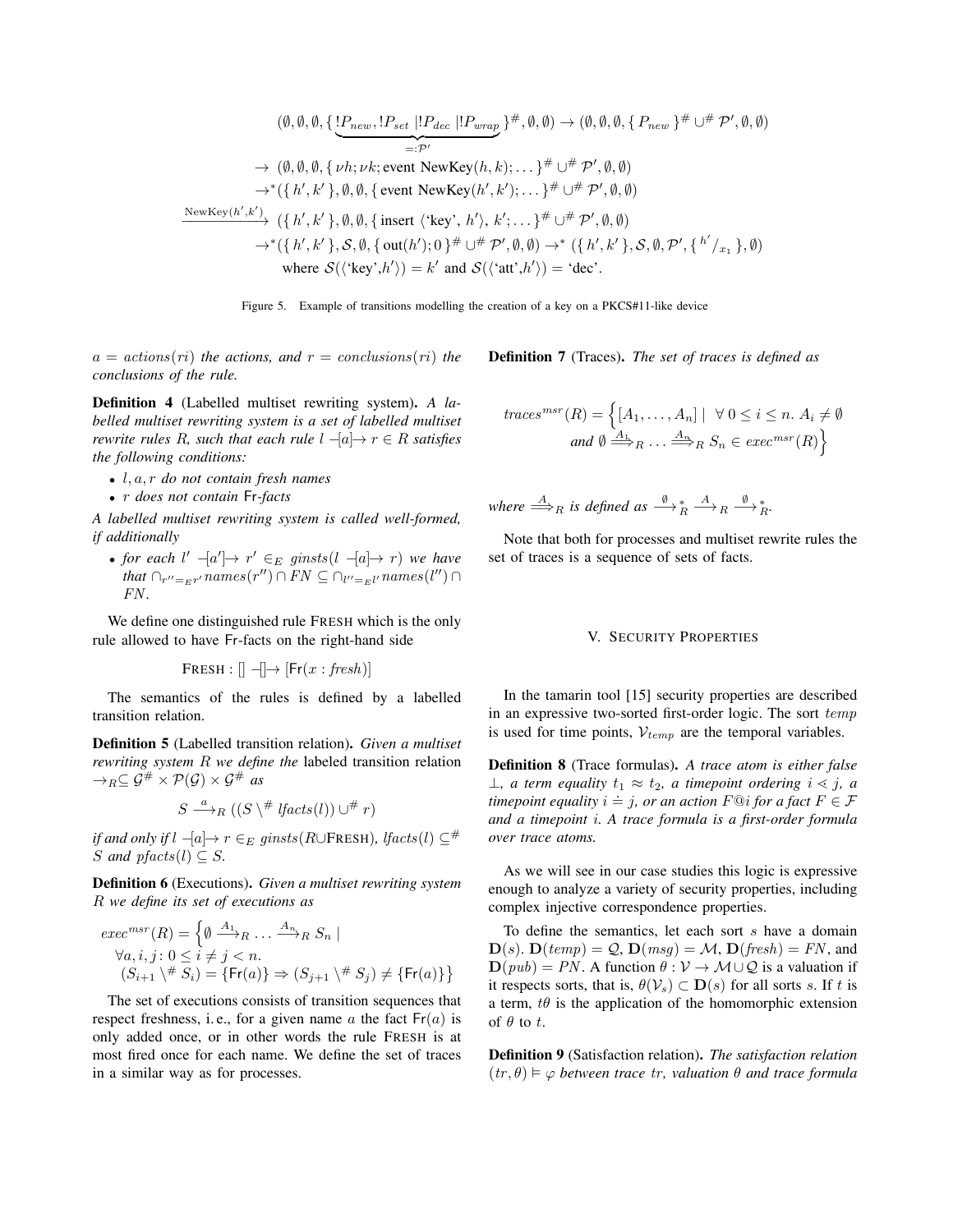ϕ *is defined as follows:*

 $(tr, \theta) \models \perp$  ⊥ *never*  $(tr, \theta) \models F@i$ iff  $\theta(i) \in i dx (tr)$  and  $F\theta \in_E tr_{\theta(i)}$  $(tr, \theta) \models i \lessdot$ iff  $\theta(i) < \theta(j)$  $(tr, \theta) \models i =$ iff  $\theta(i) = \theta(j)$  $(tr, \theta) \models t_1 \approx t_2$ iff  $t_1 \theta =_E t_2 \theta$  $(tr, \theta) \models \neg \varphi$  $\vDash \neg \varphi$  *iff* not  $(tr, \theta) \vDash \varphi$  $(tr, \theta) \vDash \varphi_1 \wedge \varphi_2$  $\vDash \varphi_1 \land \varphi_2$  *iff*  $(tr, \theta) \vDash \varphi_1$  and  $(tr, \theta) \vDash \varphi_2$  $(tr, \theta) \vDash \exists x : s.\varphi \text{ iff there is } u \in \mathbf{D}(s) \text{ such that}$  $(tr, \theta[x \mapsto u]) \models \varphi$ 

When  $\varphi$  is a ground formula we sometimes simply write  $tr \vDash \varphi$  as the satisfaction of  $\varphi$  is independent of the valuation.

**Definition 10** (Validity, satisfiability). Let  $Tr \subseteq (\mathcal{P}(\mathcal{G}))^*$  be *a set of traces. A trace formula*  $\varphi$  *is said to be valid for Tr,*  $Tr \models^{\forall} \varphi$ *<i>, if for any trace tr*  $\in$  *Tr and any valuation*  $\theta$  we have that  $(tr, \theta) \vDash \varphi$ .

*A trace formula*  $\varphi$  *is said to be satisfiable for Tr, written*  $Tr \models^{\exists} \varphi$ , if there exist a trace  $tr \in Tr$  and a valuation  $\theta$ *such that*  $(tr, \theta) \models \varphi$ .

Note that  $Tr \models^{\forall} \varphi$  iff  $Tr \not\models^{\exists} \neg \varphi$ . Given a multiset rewriting system R we say that  $\varphi$  is valid, written  $R \vDash^{\forall} \varphi$ , if  $traces^{msr}(R) \models^{\forall} \varphi$ . We say that  $\varphi$  is satisfied in R, written  $R \vDash^{\exists} \varphi$ , if  $traces^{msr}(R) \vDash^{\exists} \varphi$ . Similarly, given a ground process P we say that  $\varphi$  is valid, written  $P \vDash^{\forall} \varphi$ , if  $traces^{pi}(P) \vDash^{\forall} \varphi$ , and that  $\varphi$  is satisfied in P, written  $P \vDash^{\exists} \varphi$ , if  $traces^{pi}(P) \vDash^{\exists} \varphi$ .

*Example.* The following trace formula expresses secrecy of keys generated on the security API, which we introduced in Section III.

 $\neg(\exists h, k \colon msg, i, j \colon temp. NewKey(h, k)@i \wedge K(k)@j)$ 

# VI. A TRANSLATION FROM PROCESSES INTO MULTISET REWRITE RULES

In this section we define a translation from a process  $P$ into a set of multiset rewrite rules  $\llbracket P \rrbracket$  and a translation on trace formulas such that  $P \models^{\forall} \varphi$  if and only if  $[ P ] \models^{\forall} [ \varphi ]$ . Note that the result also holds for satisfiability, as an immediate consequence. For a rather expressive subset of trace formulas (see [15] for the exact definition of the fragment), checking whether  $\llbracket P \rrbracket \models^{\forall} \llbracket \varphi \rrbracket$  can then be discharged to the tamarin prover that we use as a backend.

# *A. Definition of the translation of processes*

To model the adversary's message deduction capabilities, we introduce the set of rules MD defined in Figure 6.

In order for our translation to be correct, we need to make some assumptions on the set of processes we allow. These assumptions are however, as we will see, rather mild and most of them without loss of generality. First we define a

set of reserved variables that will be used in our translation and whose use we therefore forbid in the processes.

Definition 11 (Reserved variables and facts). *The set of reserved variables is defined as the set containing the elements*  $n_a$  *for any*  $a \in FN$  *and lock<sub>l</sub> for any*  $l \in \mathbb{N}$ *.* 

*The set of reserved facts* Fres *is defined as the set containing facts*  $f(t_1,...,t_n)$  *where*  $t_1,...,t_n \in \mathcal{T}$  *and* f ∈ { *Init, Insert, Delete, IsIn, IsNotSet, state, Lock, Unlock, Out, Fr, In, Msg, ProtoNonce, Eq, NotEq, Event, InEvent* }*.*

Similar to [17], for our translation to be sound, we require that for each process, there exists an injective mapping assigning to every unlock  $t$  in a process a lock  $t$  that precedes it in the process' syntax tree. Moreover, given a process lock  $t$ ; P the corresponding unlock in P may not be under a parallel or replication. These conditions allow us to annotate each corresponding pair lock  $t$ , unlock  $t$ with a unique label  $l$ . The annotated version of a process P is denoted  $\overline{P}$ . The formal definition of  $\overline{P}$  is given in Appendix A. In case the annotation fails, i.e.,  $P$  violates one of the above conditions, the process  $\overline{P}$  contains  $\perp$ .

Definition 12 (well-formed). *A ground process* P *is wellformed if*

- *no reserved variable nor reserved fact appear in* P*,*
- *any name and variable in* P *is bound at most once and*
- $\overline{P}$  *does not contain*  $\perp$ .
- For each action  $l -a$   $\rightarrow r$  that appears in the pro*cess, the following holds: for each*  $l'$   $-la'$ ] $\rightarrow$   $r' \in E$  $ginsts(l - [a] \rightarrow r)$  *we have that*  $\bigcap_{r''=E} r'$  *names* $(r'') \cap$ FN ⊆ ∩<sup>l</sup>--=El-names(l ) ∩ FN *.*

*A trace formula* ϕ *is well-formed if no reserved variable nor reserved fact appear in*  $\varphi$ *.* 

The two first restrictions of well-formed processes are not a loss of generality as processes and formulas can be consistently renamed to avoid reserved variables and  $\alpha$ -converted to avoid binding names or variables several times. Also note that the second condition is not necessarily preserved during an execution, e.g. when unfolding a replication,  $P$  and  $P$ may bind the same names. We only require this condition to hold on the initial process for our translation to be correct.

The annotation of locks restricts the set of protocols we can translate, but allows us to obtain better verification results, since we can predict which unlock is "supposed" to close a given lock. This additional information is helpful for tamarin's backward reasoning. We think that our locking mechanism captures all practical use cases. Using our calculus' "low-level" multiset manipulation construct, the user is also free to implement locks himself, e.g., as

$$
[NotLocked()]\rightarrow []; code; []\rightarrow [NotLocked()]
$$

(In this case the user does not benefit from the optimisation we put into the translation of locks.) Obviously, locks can be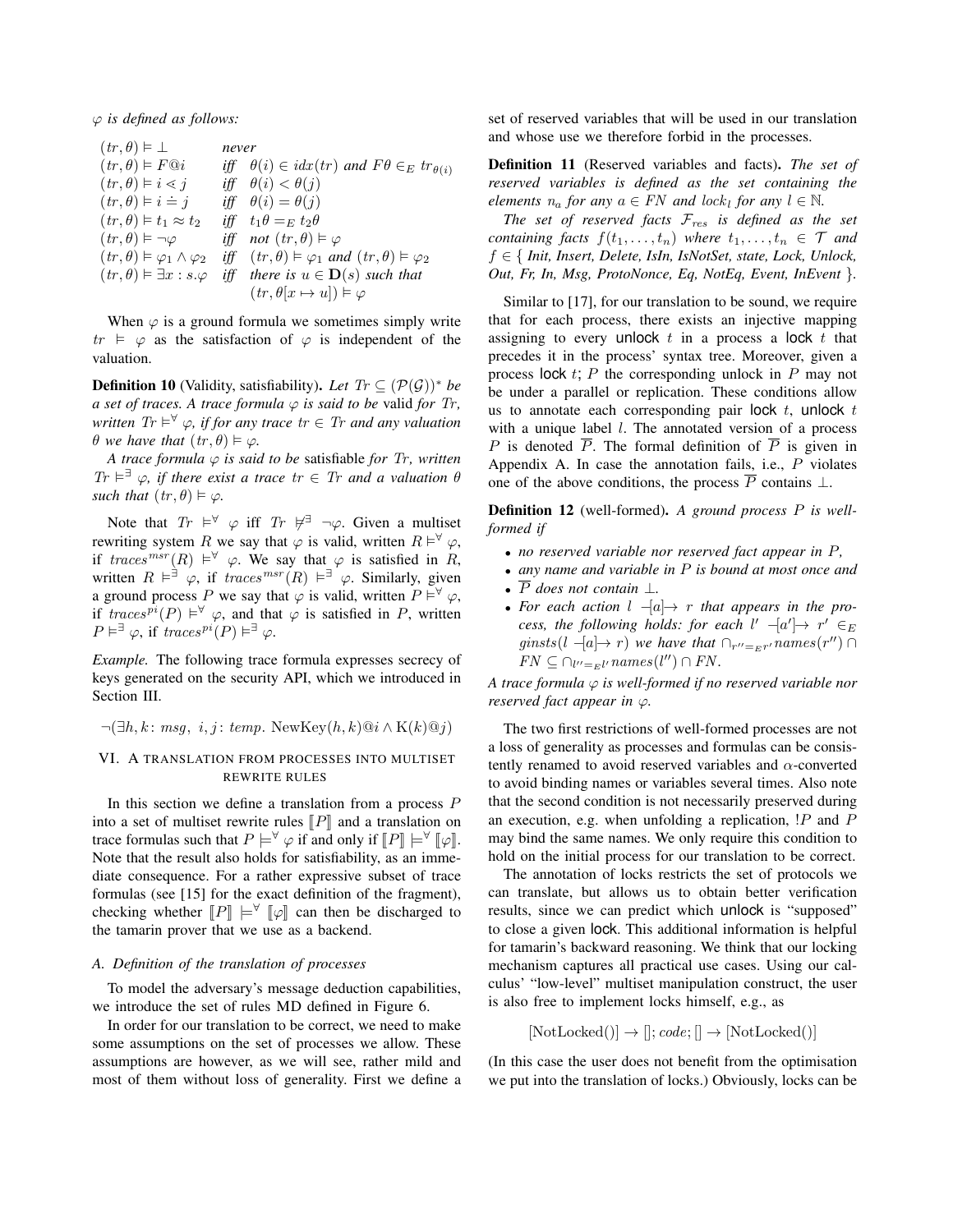| Out(x)                                                   | $-\rightarrow$                                   | $\cdot$ K(x)                                                           | (MDOUT)   |
|----------------------------------------------------------|--------------------------------------------------|------------------------------------------------------------------------|-----------|
| $\cdot$ K(x)                                             | $-\left\{\left \rightarrow\right\rangle\right\}$ | $\ln(x)$                                                               | (MDOUT)   |
| $-\rightarrow$                                           | $\cdot$ K(x : pub)                               | (MDPUB)                                                                |           |
| $\text{Fr}(x : \text{ fresh})$                           | $-\rightarrow$                                   | $\cdot$ K(x : \text{ fresh})                                           | (MDPUB)   |
| $\cdot$ K(x <sub>1</sub> ),..., \cdot K(x <sub>k</sub> ) | $-\rightarrow$                                   | $\cdot$ K(f(x <sub>1</sub> ,...,x <sub>k</sub> )) for $f \in \Sigma^k$ | (MDAPPLD) |

Figure 6. The set of rules MD.

modelled both in tamarin's multiset rewriting calculus (this is actually what the translation does) and Mödersheim's set rewriting calculus [18]. However, protocol steps typically consist of a single input, followed by several database lookups, and finally an output. In practice, they tend to be modelled as a single rule, and are therefore atomic. Real implementations are however different, as several entities might be involved, database lookups could be slow, etc. In this case, such simplified models could, e. g., miss race conditions. To the best of our knowledge, StatVerif is the only comparable tool that models locks explicitly and it has stronger restrictions.

Definition 13. *Given a well-formed ground process* P *we* define the labelled multiset rewriting system  $\llbracket P \rrbracket$  as

$$
\mathrm{MD} \cup \{\mathrm{INIT}\} \cup \llbracket P, [] , [] \rrbracket
$$

• *where the rule* INIT *is defined as*

$$
INIT : [] -[Init()] \rightarrow [state_{[]}())
$$

- $[P, p, \tilde{x}]$  *is defined inductively for process P, position*  $p \in \mathbb{N}^*$  *and sequence of variables*  $\tilde{x}$  *in Figure 7.*
- For a position  $p$  of  $P$  *we define* state<sub>p</sub> to be persistent *if*  $P|_p = \frac{Q}{Q}$  *for some process*  $Q$ *; otherwise* state<sub>p</sub> *is linear.*

In the definition of  $\llbracket P, p, \tilde{x} \rrbracket$  we intuitively use the family of facts state<sub>p</sub> to indicate that the process is currently at position  $p$  in its syntax tree. A fact state<sub>p</sub> will indeed be true in an execution of these rules whenever some instance of  $P_p$  (i.e. the process defined by the subtree at position p of the syntax tree of P) is in the multiset  $P$  of the process configuration. The translation of the zero-process, parallel and replication operators merely use state<sub>p</sub>-facts. For instance  $\llbracket P \mid Q, p, \tilde{x} \rrbracket$  defines the rule

$$
[\mathsf{state}_p(\tilde{x})] \to [\mathsf{state}_{p\cdot 1}(\tilde{x}), \mathsf{state}_{p\cdot 2}(\tilde{x})]
$$

which intuitively states that when a process is at position p (modelled by the fact state<sub>p</sub> $(\tilde{x})$  being true) then the process is allowed to move both to P (putting state<sub>p·1</sub>( $\tilde{x}$ ) to true) and Q (putting state<sub>p</sub> $\cdot$ <sub>2</sub>( $\tilde{x}$ ) to true). The translation of  $\llbracket P \mid Q, p, \tilde{x} \rrbracket$  also contains the set of rules  $\llbracket P, p \cdot 1, \tilde{x} \rrbracket \cup$  $[Q, p \cdot 2, \tilde{x}]$  expressing that after this transition the process may behave as  $P$  and  $Q$ , i.e., the processes at positions  $p \cdot 1$ , respectively  $p \cdot 2$ , in the process tree. Also note that the translation of  $P$  results in a persistent fact as  $P$  always

remains in  $P$ . The translation of the construct  $\nu a$  translates the name  $\alpha$  into a variable  $n_{\alpha}$ , as msr rules must not contain fresh names. Any instantiation of this rule will substitute  $n_a$ by a fresh name, which the Fr-fact in the premise guarantees to be new. This step is annotated with a (reserved) action ProtoNonce, used in the proof of correctness to distinguish adversary and protocol nonces. Note that the fact state $_{p.1}$ in the conclusion carries  $n_a$ , so that the following protocol steps are bound to the fresh name used to instantiate  $n_a$ . The first rules of the translation of out and in model the communication between the protocol and the adversary, and vice versa. In the case of out, the adversary must know the channel M, modelled by the fact  $ln(M)$  in the rule's premisse, and learns the output message, modelled by the fact  $Out(N)$  in the conclusion. In the case of in, the knowledge of the message  $N$  is additionally required and the variables of the input message are added to the parameters of the state fact to reflect that these variables are bound. The second and third rules of the translations of out and in model an internal communication, which is synchronous. For this reason, when the second rule of the translation of out is fired, the state-fact is substituted by an intermediate, *semi-state* fact, statesemi, reflecting that the sending process can only execute the next step if the message was successfully received. The fact  $Msg(M,N)$  models that a message is present on the synchronous channel. Only with the acknowledgement fact  $Ack(M, N)$ , resulting from the second rule of the translation of in, is it possible to advance the execution of the sending process, using the third rule in the translation of out, which transforms the semi-state *and* the acknowledgement of receipt into state<sub>p-1</sub> $(\ldots)$ . Only now the next step in the execution of the sending process can be executed. The remaining rules essentially update the position in the state facts and add labels. Some of these labels are used to restrict the set of executions. For instance the label  $Eq(M, N)$  will be used to indicate that we only consider executions in which  $M =_{E} N$ . As we will see in the next section these restrictions will be encoded in the trace formula.

*Example.* Figure 8 illustrates the above translation by presenting the set of msr rules  $[[!P_{new}]]$  (omitting the rules in MD already shown in Figure 6).

A graph representation of an example trace, generated by the tamarin tool, is depicted in Figure 9. Every box in this picture stands for the application of a multiset rewrite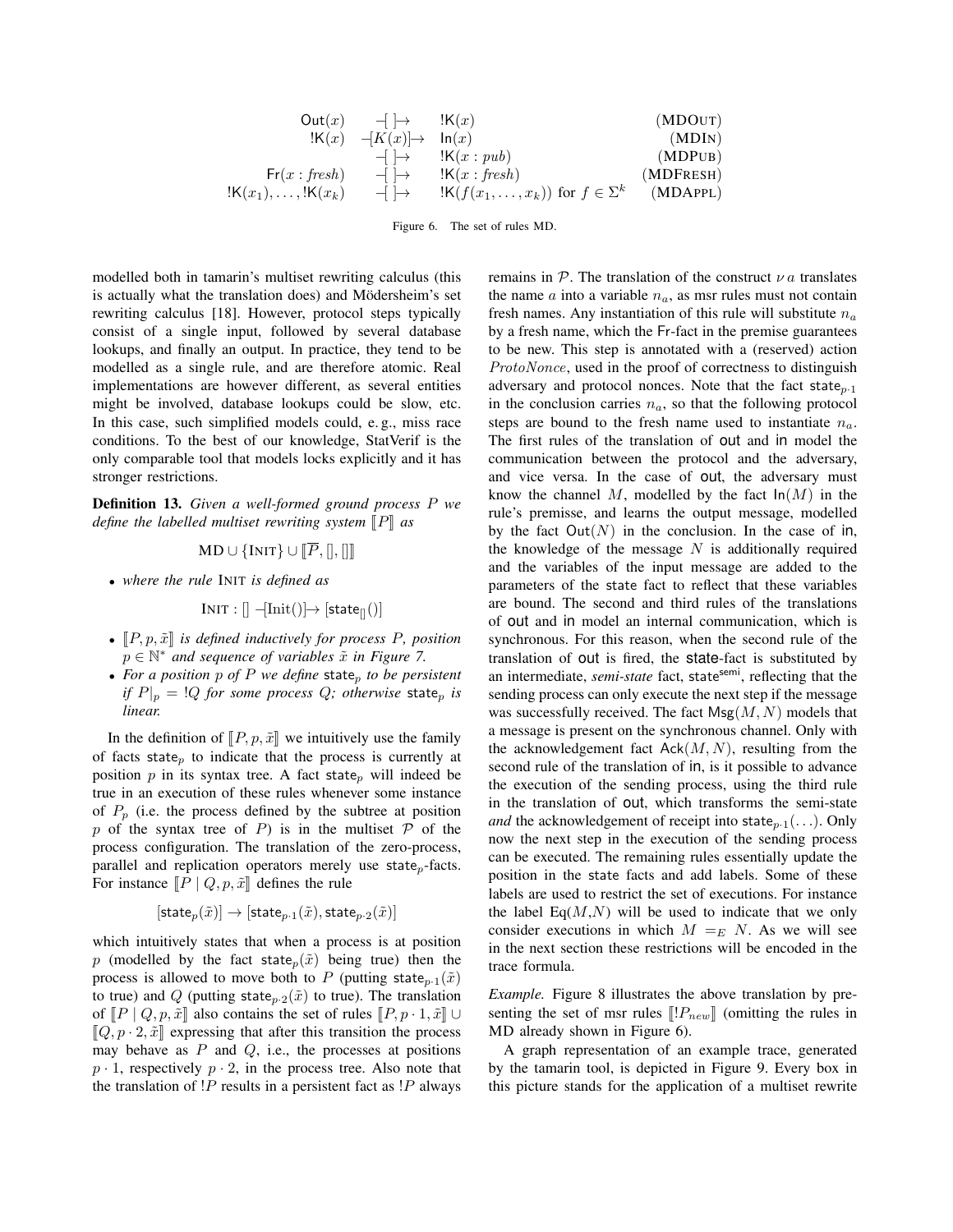$$
[0, p, \tilde{x}] = \{[\text{state}_p(\tilde{x})] \rightarrow |\text{state}_{p1}(\tilde{x}), \text{state}_{p2}(\tilde{x})]\} \\
[P | Q, p, \tilde{x}] = \{[\text{state}_p(\tilde{x})] \rightarrow [\text{state}_p(\tilde{x})], \text{state}_{p1}(\tilde{x}), \text{state}_{p2}(\tilde{x})]\} \\
[V, p, \tilde{x}] = \{[\text{state}_p(\tilde{x}), \text{Fr}(n_a : \text{first})] \cup [P, p \cdot 1, \tilde{x}] \cup [P, p \cdot 1, \tilde{x}]\} \\
[V, p, \tilde{x}] = \{[\text{state}_p(\tilde{x}), \text{Fr}(n_a : \text{first})] \cup [P, p \cdot 1, \tilde{x}, n_a : \text{first})]\} \\
\text{[Out}(M, N); P, p, \tilde{x}] = \{[\text{state}_p(\tilde{x}), \text{ln}(M)] - [\text{InEvent}(M)] \rightarrow [\text{Out}(N), \text{state}_{p1}(\tilde{x})], \text{state}_{p1}(\tilde{x})], \text{state}_{p2}(\tilde{x})], \text{state}_{p3}(\tilde{x})\} \\
[V, q, \tilde{x}] = \{[\text{state}_p(\tilde{x}), \text{det}(M, N)] \rightarrow [\text{Out}(N), \text{state}_{p1}(\tilde{x})], \text{state}_{p4}(\tilde{x})]\} \\
[V, q, \tilde{x}] = \{[\text{state}_p(\tilde{x}), \text{det}(M, N)] \rightarrow [\text{state}_{p1}(\tilde{x}), \text{dist}_{p2}(\tilde{x})], \text{state}_{p3}(\tilde{x})]\} \\
[V, q, \tilde{x}] = \{[\text{state}_p(\tilde{x}), \text{det}(M, N)] \rightarrow [\text{state}_{p1}(\tilde{x}), \text{Hx}(M, N)]\} \\
\text{[state}_p(\tilde{x}) = \text{dist}_{p1}(\tilde{x}) \cup \text{vars}(N)]\} \\
[V, q, \tilde{x}] = \{[\text{state}_p(\tilde{x})] - [\text{Red}(M, N)] \rightarrow [\text{state}_p(\tilde{x}), \text{Hx}(M, N)]\} \\
\text{[state}_p(\tilde{x}) = \text{Hx}(N, N, N)]\} \\
[V, q, \tilde{x}) = \{[\text{state}_p(\tilde{x})] - [\text{Hx}(M, N)] \rightarrow [\text{state}_p(\tilde
$$

Figure 7. Translation of processes: definition of  $\llbracket P, p, \tilde{x} \rrbracket$ 

rule, where the premises are at the top, the conclusions at the bottom, and the actions (if any) in the middle. Every premise needs to have a matching conclusion, visualized by the arrows, to ensure the graph depicts a valid msr execution. (This is a simplification of the dependency graph representation tamarin uses to perform backward-induction [15], [16].) Note that the machine notation for state<sub>p</sub>() predicates omits brackets  $\left[ \cdot \right]$  in the position p and denotes the empty sequence by '0'. We also note that in the current example !state $_{[1]}()$  is persistent and can therefore be used multiple times as a premise. As Fr() facts are generated by the FRESH rule which has an empty premise and action, we omit instances of FRESH and leave those premises, but only those, disconnected.

Remark 1. *One may note that, while for all other operators, the translation produces well-formed multiset rewriting rules (as long as the process is well-formed itself), this is not the case for the translation of the lookup operator, i. e., it violates the well-formedness condition from Definition 4. Tamarin's constraint solving algorithm requires all rules, with the exception of* FRESH*, to be well-formed. We show however that, under these specific conditions, the solution procedure is still correct. See Appendix C in the full version for the proof.*

# *B. Definition of the translation of trace formulas*

We can now define the translation for formulas.

**Definition 14.** *Given a well-formed trace formula*  $\varphi$  *we*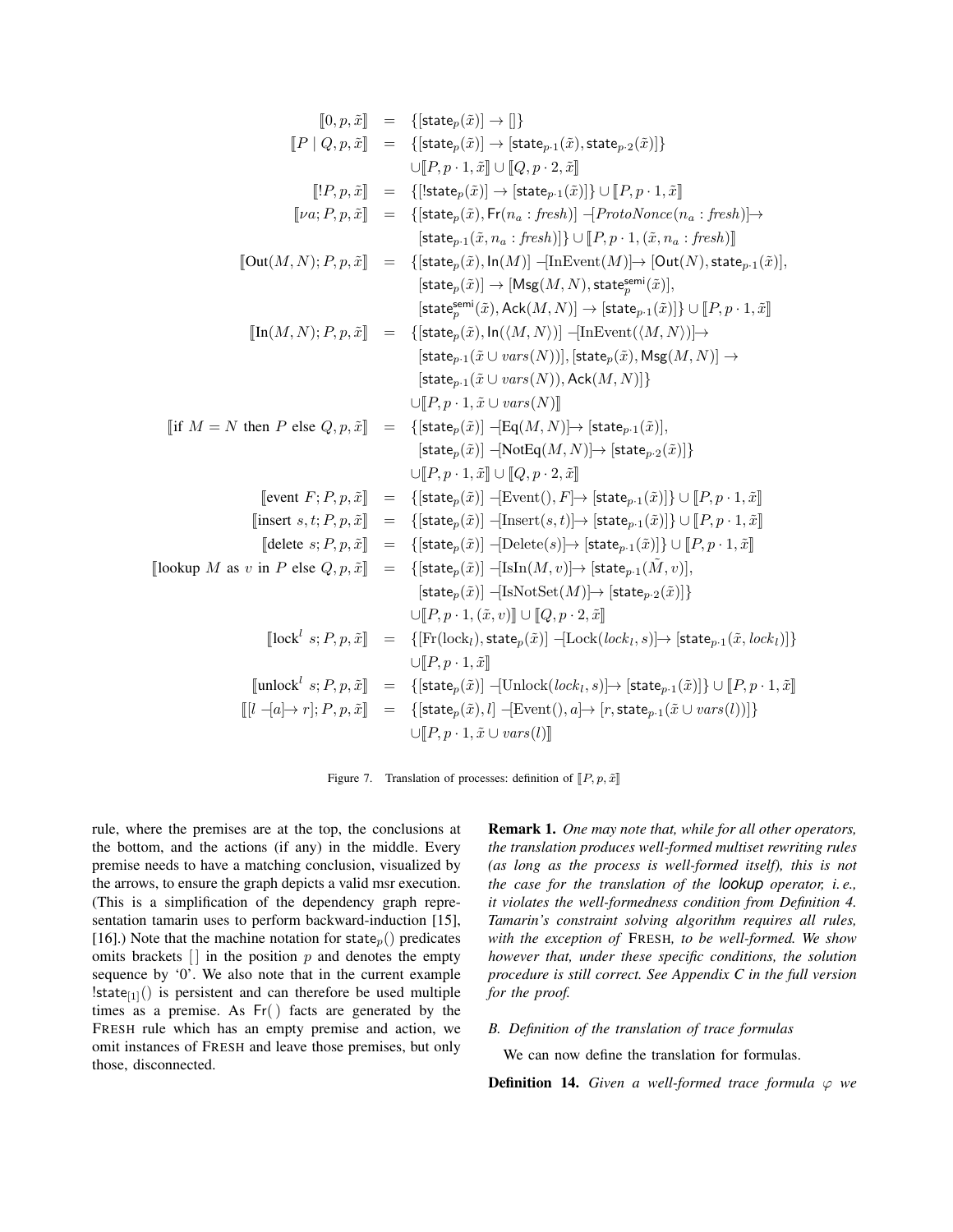

Figure 8. The set of multiset rewrite rules  $[[!P_{new}]]$  (omitting the rules in MD)



Figure 9. Example trace for the translation of  $P_{new}$ .

*define*

$$
[\![\varphi]\!]_\forall := \alpha \Rightarrow \varphi \qquad \text{and} \qquad [\![\varphi]\!]_\exists := \alpha \wedge \varphi
$$

*where*  $\alpha$  *is defined in Figure 10.* 

The formula  $\alpha$  uses the actions of the generated rules to filter out executions that we wish to discard:

- $\alpha_{init}$  ensures that the init rule is only fired once.
- $\alpha_{eq}$  and  $\alpha_{noteq}$  ensure that we only consider traces where all (dis)equalities hold.
- $\alpha_{in}$  and  $\alpha_{notin}$  ensure that a successful lookup was preceded by an insert that was neither revoked nor

overwritten while an unsuccessful lookup was either never inserted, or deleted and never re-inserted.

- $\alpha_{lock}$  checks that between each two matching locks there must be an unlock. Furthermore, between the first of these locks and the corresponding unlock, there is neither a lock nor an unlock.
- $\alpha_{\text{inev}}$  ensures that whenever an instance of MDIN is required to generate an In-fact, it is generated as late as possible, i.e., there is no visible event between the action  $K(t)$  produced by MDIN, and a rule that requires  $ln(t)$ .

We also note that  $Tr \models^{\forall} [\![\varphi]\!]_{\forall}$  iff  $Tr \not\equiv [\![\neg \varphi]\!]_{\exists}$ .

The axioms in the translation of the formula are designed to work hand in hand with the translation of the process into rules. They express the correctness of traces with respect to our calculus' semantics, but are also meant to guide tamarin's constraint solving algorithm.  $\alpha_{in}$  and  $\alpha_{notin}$ illustrate what kind of axioms work well: when a node with the action IsIn is created, by definition of the translation, this corresponds to a lookup command. The existential translates into a graph constraint that postulates an insert node for the value fetched by the lookup, and three formulas assuring that *a*) this insert node appears before the lookup, *b*) is uniquely defined, i. e., it is the last insert to the corresponding key, and *c*) there is no delete in between. Due to these conditions,  $\alpha_{notin}$  only adds one lnsert node per Isln node – the case where an axiom postulates a node, which itself allows for postulating yet another node needs to be avoided, as tamarin runs into loops otherwise. Similarly, a naïve way of implementing locks using an axiom would postulate that every lock is preceeded by an unlock and no lock or unlock in between, unless it is the first lock. This again would cause tamarin to loop, because an unlock is typically preceeded by yet another lock. The axiom  $\alpha_{lock}$  avoids this caveat because it only applies to pairs of locks carrying the same annotations.

The interaction between the  $\alpha_{lock}$  axiom and tamarin's constraint solving algorithm is described in more detail in the full version.

#### *C. Correctness of the translation*

The correctness of our translation is stated by the following theorem.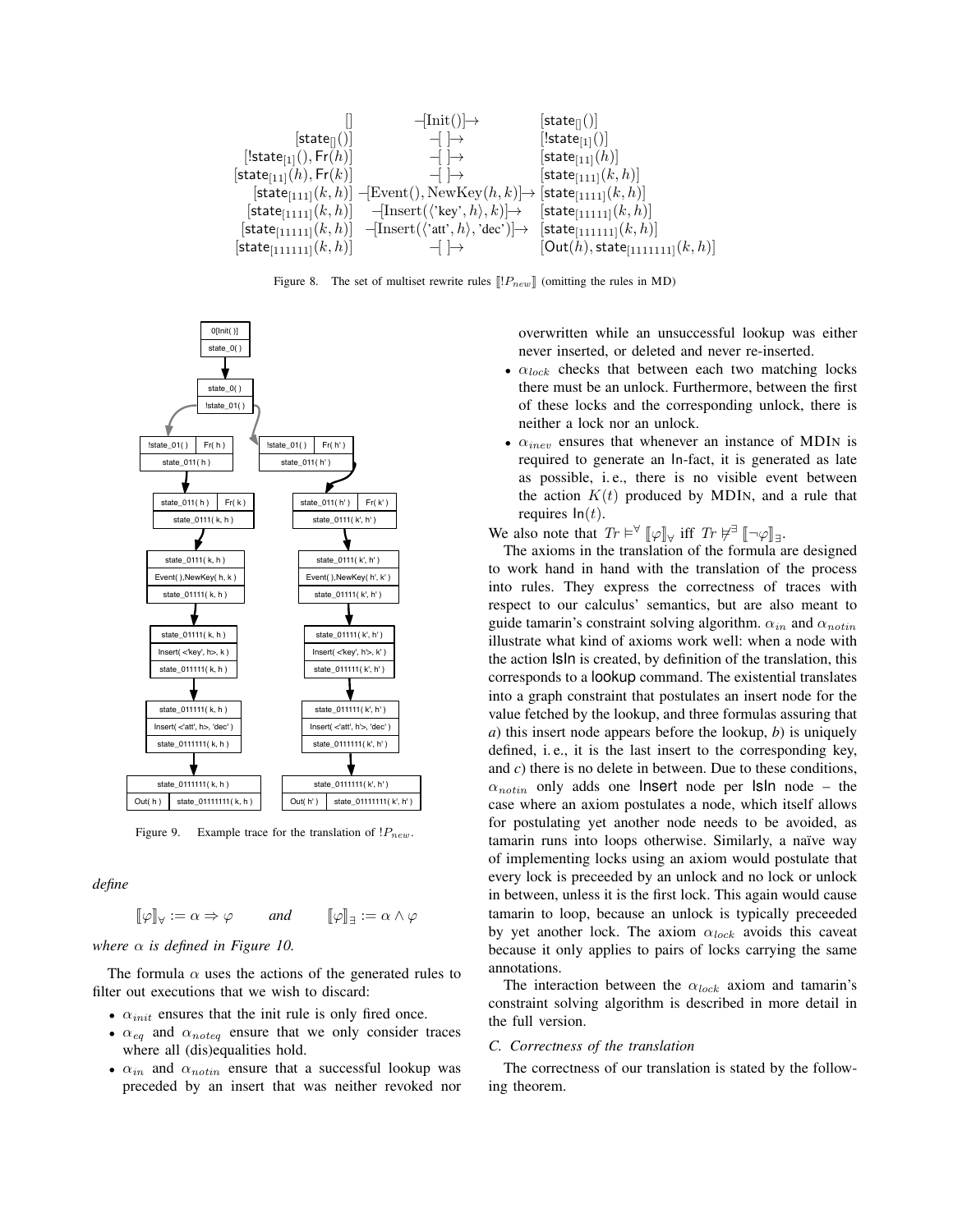$\alpha := \alpha_{init} \wedge \alpha_{eq} \wedge \alpha_{noteq} \wedge \alpha_{in} \wedge \alpha_{notin} \wedge \alpha_{lock} \wedge \alpha_{inev}$  and

$$
\alpha_{init} := \forall i, j. \qquad \text{Init}() @i \wedge \text{Init}() @j \implies i = j
$$
\n
$$
\alpha_{eq} := \forall x, y, i. \qquad \text{Eq}(x, y) @i \implies x \approx y
$$
\n
$$
\alpha_{noteq} := \forall x, y, i. \qquad \text{NotEq}(x, y) @i \implies \neg(x \approx y)
$$
\n
$$
\alpha_{in} := \forall x, y, t. \qquad \text{IsIn}(x, y) @t_3 \implies \exists t_2. \text{ Insert}(x, y) @t_2 \wedge t_2 < t_3
$$
\n
$$
\wedge \forall t_1, y. \text{ Insert}(x, y) @t_1 \implies (t_1 < t_2 \vee t_1 \doteq t_2 \vee t_3 < t_1)
$$
\n
$$
\wedge \forall t_1. \qquad \text{Delete}(x) @t_1 \implies (t_1 < t_2 \vee t_3 < t_1)
$$
\n
$$
\wedge \forall t_1. \qquad \text{Delete}(x) @t_1 \implies (t_1 < t_2 \vee t_3 < t_1)
$$
\n
$$
\wedge \forall t_1. \qquad \text{Delete}(x) @t_1 \implies t_3 < t_1 \vee \vee t_3
$$
\n
$$
\wedge \forall t_2. \qquad y. \text{ Insert}(x, y) @t_1 \implies t_3 < t_1 \vee \vee \vee t_3
$$
\n
$$
\wedge \forall t_2. y. \text{ (Insert}(x, y) @t_1 \wedge t_1 < t_3
$$
\n
$$
\wedge \forall t_2. y. \text{ (Insert}(x, y) @t_2 \wedge t_2 < t_3) \implies t_2 < t_1
$$
\n
$$
\wedge \forall t_2. y. \text{ (Insert}(x, y) @t_2 \wedge t_2 < t_3) \implies t_2 < t_1
$$
\n
$$
\wedge \forall t_2. y. \text{ (Insert}(x, y) @t_1 \wedge t_1 < t_3
$$
\n
$$
\wedge \forall t_2. y. \text{ (Insert}(x, y) @t_1 \wedge t_2 < t_
$$

Figure 10. Definition of  $\alpha$ .

Theorem 1. *Given a well-formed ground process* P *and a well-formed trace formula*  $ϕ$  *we have that* 

$$
\hbox{\textit{traces}}^{\mathit{pi}}(P) \vDash^{\star} \varphi \ \hbox{\textit{iff}} \ \hbox{\textit{traces}}^{\mathit{msr}}(\llbracket P \rrbracket) \vDash^{\star} \llbracket \varphi \rrbracket_{\star}
$$

*where*  $\star$  *is either*  $\forall$  *or*  $\exists$ *.* 

We here give an overview of the main propositions and lemmas needed to prove Theorem 1. To show the result we need two additional definitions. We first define an operation that allows to restrict a set of traces to those that satisfy the trace formula  $\alpha$  as defined in Definition 14.

Definition 15. *Let* α *be the trace formula as defined in Definition 14 and* Tr *a set of traces. We define*

$$
filter(Tr) := \{ tr \in Tr \mid \forall \theta. (tr, \theta) \models \alpha \}
$$

The following proposition states that if a set of traces satisfies the translated formula then the filtered traces satisfy the original formula.

**Proposition 1.** Let  $Tr$  be a set of traces and  $\varphi$  a trace *formula. We have that*

$$
Tr \models^{\star} [\![\varphi]\!]_{\star} \text{ iff } \text{filter}(\text{Tr}) \models^{\star} \varphi
$$

*where*  $\star$  *is either*  $\forall$  *or*  $\exists$ *.* 

The proof (detailed in the full version) follows directly from the definitions. Next we define the *hiding* operation which removes all reserved facts from a trace.

Definition 16 (hide). *Given a trace* tr *and a set of facts* F *we inductively define hide*( $\vert \vert$ ) =  $\vert \vert$  *and* 

$$
hide(F \cdot tr) := \begin{cases} hide(tr) & \text{if } F \subseteq \mathcal{F}_{res} \\ (F \setminus \mathcal{F}_{res}) \cdot hide(tr) & otherwise \end{cases}
$$

*Given a set of traces Tr we define hide*( $Tr$ ) = { $hide(t)$  |  $t \in Tr$ .

As expected well-formed formulas that do not contain reserved facts evaluate the same whether reserved facts are hidden or not.

**Proposition 2.** Let Tr be a set of traces and  $\varphi$  a well-formed *trace formula. We have that*

$$
\mathit{Tr}\models^{\star}\varphi\mathit{ iff }\mathit{ hide}(\mathit{Tr})\models^{\star}\varphi
$$

*where*  $\star$  *is either*  $\forall$  *or*  $\exists$ *.* 

We can now state our main lemma which is relating the set of traces of a process  $P$  and the set of traces of its translation into multiset rewrite rules (proven in the full version).

Lemma 1. *Let* P *be a well-formed ground process. We have that*

$$
traces^{pi}(P) = hide(filter(traces^{msr}([\llbracket P \rrbracket)))\text{.}
$$

Our main theorem can now be proven by applying Lemma 1, Proposition 2 and Proposition 1.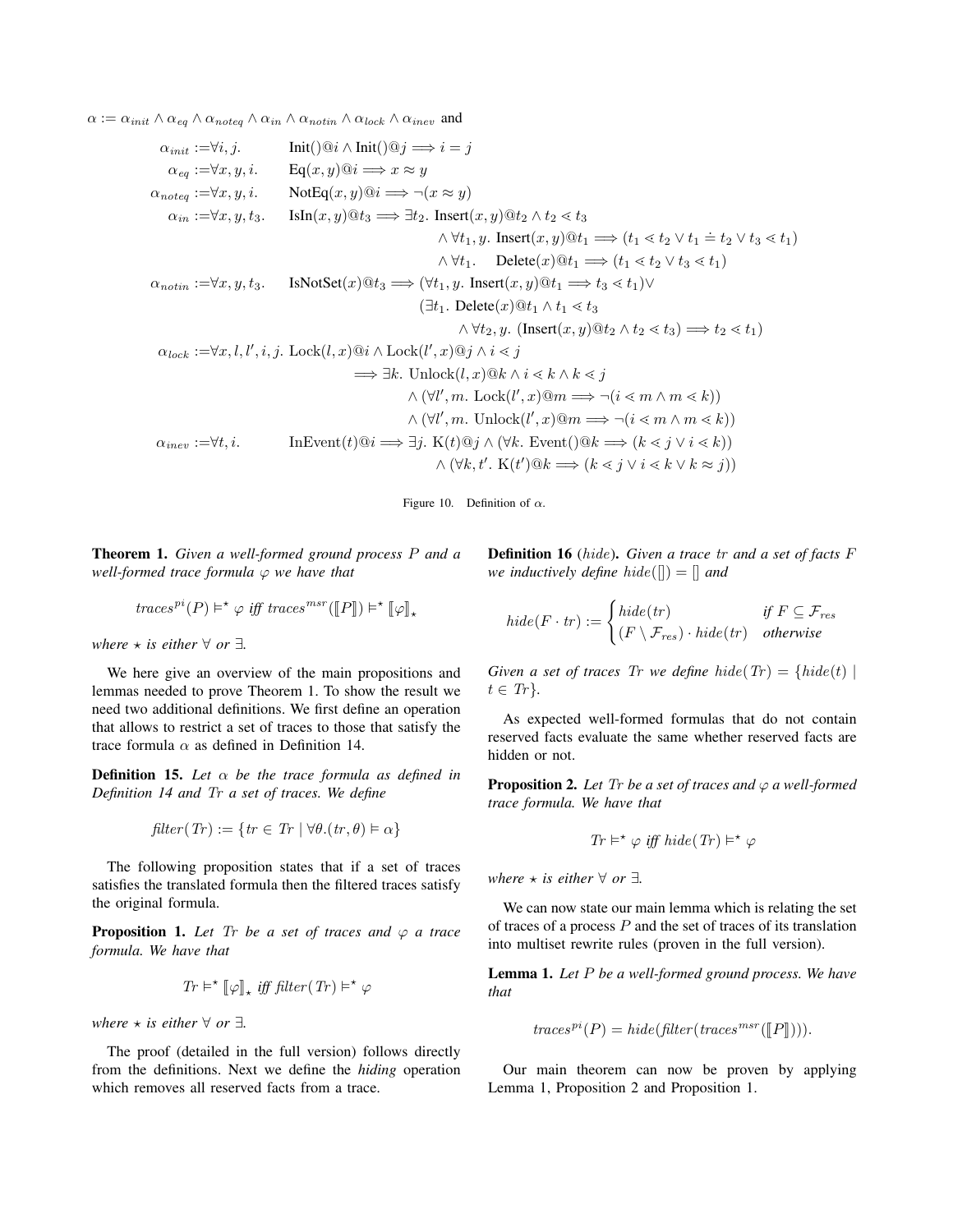# *Proof of Theorem 1:*

| $traces^{pi}(P) \models^{\star} \varphi$                                                                                      |                  |
|-------------------------------------------------------------------------------------------------------------------------------|------------------|
| $\Leftrightarrow \textit{hide}(\textit{filter}(traces^{msr}(\llbracket P \rrbracket))) \models^* \varphi$                     | by Lemma 1       |
| $\Leftrightarrow \text{filter}(traces^{msr}(\llbracket P \rrbracket)) \models^{\star} \varphi$                                | by Proposition 2 |
| $\Leftrightarrow$ traces <sup>msr</sup> ( $\llbracket P \rrbracket$ ) $\models^{\star} \llbracket \varphi \rrbracket_{\star}$ | by Proposition 1 |

# VII. CASE STUDIES

In this section we briefly overview some case studies we performed. These case studies include a simple security API similar to PKCS#11 [9], the Yubikey security token, the optimistic contract signing protocol by Garay, Jakobsson and MacKenzie (GJM) [24] and a few other examples discussed in Arapinis et al. [17] and Mödersheim [18]. The results are summarized in Figure 11. For each case study we provide the number of typing lemmas that were needed by the tamarin prover and whether manual guidance of the tool was required. In case no manual guidance is required we also give execution times. We do not detail all the formal models of the protocols and properties that we studied, and sometimes present slightly simplified versions. All files of our prototype implementation and our case studies are available at http://sapic.gforge.inria.fr/.

| Example                     | <b>Typing</b>     | Automated   |  |
|-----------------------------|-------------------|-------------|--|
|                             | Lemmas            | $Run^*$     |  |
| Security API à la PKCS#11   | 1                 | yes $(51s)$ |  |
| Yubikey Protocol [23], [25] | 3                 | no          |  |
| GJM protocol [17], [24]     | $\theta$          | yes (36s)   |  |
| Mödersheim's example        | ∩                 | $no**$      |  |
| $(locks/inserts)$ [18]      |                   |             |  |
| Mödersheim's example        | $\mathbf{\Omega}$ |             |  |
| (embedded msr rules) [18]   |                   | yes $(1s)$  |  |
| Security Device [17]        | 1                 | yes $(21s)$ |  |
| Needham-Schroeder-Lowe [3]  |                   | yes $(5s)$  |  |

∗ (Running times on Intel Core2 Duo 2.66Ghz with 4GB RAM) ∗∗ (little interaction: 7 manual rule selections)

### Figure 11. Case studies.

# *A. Security API à la PKCS#11*

This example illustrates how our modelling might be useful for the analysis of Security APIs in the style of the PKCS#11 standard [9]. We expect studying a complete model of PKCS#11, such as in [19], to be a straightforward extension of this example. In addition to the processes presented in the running example in Section III the actual case study models the following two operations: *(i) encryption:* given a handle and a plain-text, the user can request an encryption under the key the handle points to. *(ii) unwrap* given a ciphertext  $\text{senc}(k_2, k_1)$ , and a handle  $h_1$ , the user can request the ciphertext to be *unwrapped*, i.e. decrypted,

under the key pointed to by  $h_1$ . If decryption is successful the result is stored on the device, and a handle pointing to  $k_2$  is returned. Moreover, contrary to the running example, at creation time keys are assigned the attribute 'init', from which they can move to either 'wrap', or 'unwrap', see the following snippet:

1 in (
$$
\langle
$$
 'set-dec', h)); lock  $\langle$  'att', h $\rangle$ ;  
2 lookup  $\langle$  'att', h $\rangle$  as a in  
3 if a= 'init' then  
4 insert  $\langle$  'att', h $\rangle$ , 'dec'; unlock  $\langle$  'att', h $\rangle$ 

Note that, in contrast to the running example, it is necessary to encapsulate the state changes between lock and unlock. Otherwise an adversary can stop the execution after line 3, set the attribute to 'wrap' in a concurrent process and produce a wrapping. After resuming operation at line 4, he can set the key's attribute to 'dec', even though the attribute is set to 'wrap'. Hence, the attacker is allowed to decrypt the wrapping he has produced and can obtain the key. Such subtleties can produce attacks that our modeling allows to detect. If locking is handled correctly, we show secrecy of keys produced on the device, proving the property introduced in Example 5. If locks are removed the attack described before is found.

### *B. Yubikey*

The Yubikey [25] is a small hardware device designed to authenticate a user against network-based services. Manufactured by Yubico, a Swedish company, the Yubikey itself is a low cost (\$25), thumb-sized USB device. In its typical configuration, it generates one-time passwords based on encryptions of a secret value, a running counter and some random values using a unique AES-128 key contained in the device. The Yubikey authentication server accepts a onetime password only if it decrypts under the correct AES key to a valid secret value containing a counter larger than the last counter accepted. The counter is thus used as a means to prevent replay attacks. To date, over a million Yubikeys have been shipped to more than 30,000 customers including governments, universities and enterprises, e.g. Google, Microsoft, Agfa and Symantec [26].

Besides the counter values used in the one-time password, the Yubikey stores three additional pieces of information: the public id *pid* that is used to identify the Yubikey, a secret id *secretid* that is transmitted as part of the one-time password and only known to the server and the Yubikey, as well as the AES key  $k$ , which is also shared with the server. The following process  $P_{Yubikey}$  models a single Yubikey, as well as its initial configuration, where an entry in the server's database for the public id pid is created. This entry contains a tuple consisting of the Yubikey's secret id, AES key, and an initial counter value.

 $P_{Yubikey} =$ ν *k;* ν *pid ;* ν *secretid ;*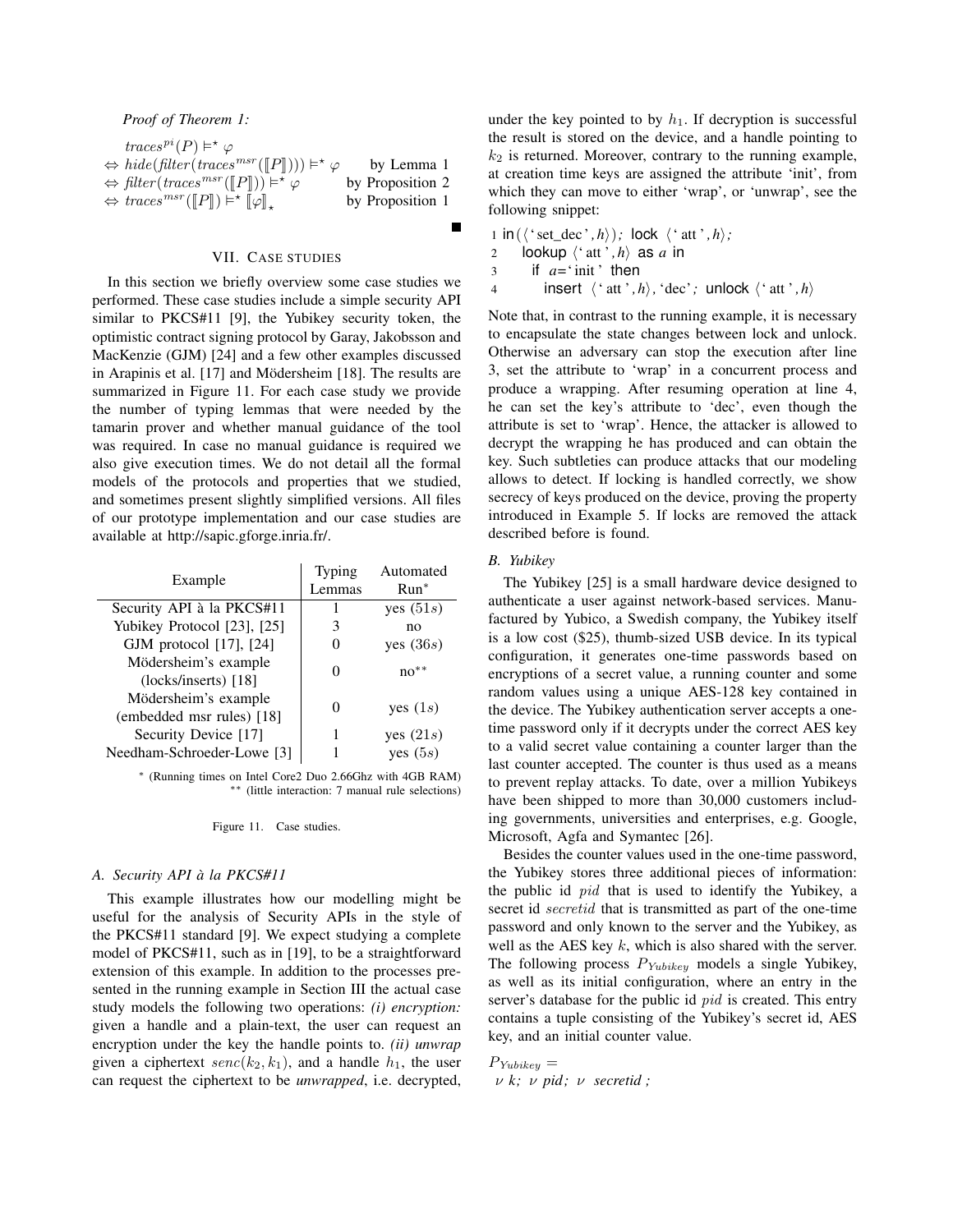$\{ \text{`Server'}, \text{pid'} \}, \ \langle \text{secretid}, \text{ k, 'zero'} \rangle;$ insert 'Yubikey'*, pid,*'zero '*+*'one'*;* out(*pid*)*;*  $!P_{Pluain}$   $|$   $!P_{ButtonPress}$ 

Here, the processes  $P_{Pluqin}$  and  $P_{ButtonPress}$  model the Yubikey being unplugged and plugged in again (possibly on a different computer), and the emission of the one-time password. We will only discuss  $P_{ButtonPress}$  here. When the user presses the button on the Yubikey, the device outputs a one-time password consisting of a counter  $tc$ , the secret id secretid and additional randomness  $npr$  encrypted using the AES key  $k$ .

 $P_{ButtonPress} =$ lock *pid ;* lookup  $\langle 'Yubikey', pid \rangle$  as *tc* in insert 'Yubikey'*, pid, tc +* 'one'*;* ν *nonce;* ν *npr;* event YubiPress(*pid , secretid ,k, tc* )*;*  $out(\langle pid, nonce,senc(\langle secretid, tc, npr\rangle, k)\rangle);$ unlock *pid*

The one-time password senc( $\langle secretid, tc, npr \rangle, k$ ) can be used to authenticate against a server that shares the same secret key, which we model in the process  $P_{Server}$ . The process receives the encrypted one-time password along with the public id *pid* of a Yubikey and a *nonce* that is part of the protocol, but is irrelevant for the authentication of the Yubikey on the server.

The server looks up the secret id and the AES key associated to the public id, i. e., to the Yubikey sending the request, as well as the last recorded counter value otc. If the key and secret id used in the request match the values retrieved from the database, then the event  $Smaller(otc, tc)$  is logged along with the event  $\text{Login}(pid, k, tc)$ , which marks a successful login of the Yubikey  $pid$  with key  $k$  for the counter value tc. Afterwards, the old tuple  $\langle secretid, k, otc \rangle$  is replaced by  $\langle secretid, k, tc \rangle$ , to update the latest counter value received.

```
P_{Server} =! \text{in}(\langle pid, nonce, \text{senc}(\langle \text{secretid}, tc, npr \rangle, k)\rangle);lock pid ;
lookup \langle 'Server', pid as tuple in
    if fst (tuple )= secretid then
       if fst (snd(tuple ))=k then
          event Smaller(snd(snd(tuple )), tc )
          event Login(pid,k, tc );
          insert \langle 'Server', pid\rangle, \langle secretid, k, tc\rangle;
 unlock pid
```
Note that, in our modelling, the server keeps one lock per public id, which means that it is possible to have several active instances of the server thread in parallel as long as all requests concern different Yubikeys.

An important part of the modelling of the protocol is to determine whether one counter value is smaller than another.

To this end, our modelling employs a feature added to the development version of tamarin as of October 2012, a union operator ∪# for multisets of message terms. The operator is denoted with a plus sign  $("+")$ . We model the counter as a multiset only consisting of the symbols "one" and "zero". The multiplicity of 'one' in the multiset is the value of the counter. A counter value is considered smaller than another one, if the first multiset is included in the second. A test  $a < b$  is included by adding the event  $Smaller(a, b)$  and an axiom that requires that  $a$  is a subset of  $b$ :

$$
\alpha_{Smaller} := \forall i : temp, a, b : msg. \text{ Smaller}(a, b) @ i \n\Rightarrow \exists z : msg. \ a + z = b
$$

We incorporate this axiom into the security properties just like in Definition 14. Intuitively, we are only interested in traces where a is indeed smaller than b.

The process we analyse models a single authentication server (that may run arbitrary many threads) and an arbitrary number of Yubikeys, i.e.,  $P_{Server}$  | ! $P_{Yubikey}$ . Among other properties, we show by the means of an injective correspondence property that an attacker that controls the network cannot perform replay attacks, and that each successful login was preceded by a user "pressing the button", formally:

$$
\forall pid, k, x, t_2. \text{Login}(pid, k, x) \, \text{O}t_2 \Rightarrow
$$
  
\n
$$
\exists sid, t_1. \text{YubiPress}(pid, sid, k, x) \, \text{O}t_1 \land t_1 < t_2
$$
  
\n
$$
\land \forall t_3. \text{Login}(pid, k, x) \, \text{O}t_3 \Rightarrow t_3 = t_2
$$

Besides injective correspondence, we show the absence of replay attacks and the property that a successful login invalidates previously emitted one-time passwords. All three properties follow more or less directly from a stronger invariant, which itself can be proven in 295 steps. To find theses steps, tamarin needs some additional human guidance, which can be provided using the interactive mode. This mode still allows the user to complement his manual efforts with automated backward search. The example files contain the modelling in our calculus, the complete proof, and the manual part of the proof which can be verified by tamarin without interaction.

Our analysis makes three simplifications: First, in  $P_{Server}$ , we use pattern matching instead of decryption as demonstrated in the process  $P_{dec}$  we introduced in Section III. Second, we omit the CRC checksum and the time-stamp that are part of the one-time password in the actual protocol, since they do not add to the security of the protocol in the symbolic setting. Third, the Yubikey has actually two counters instead of one, a session counter, and a token counter. We treat the session and token counter on the Yubikey as a single value, which we justify by the fact that the Yubikey either increases the session counter and resets the token counter, or increases only the token counter, thereby implementing a complete lexicographical order on the pair (session counter, token counter).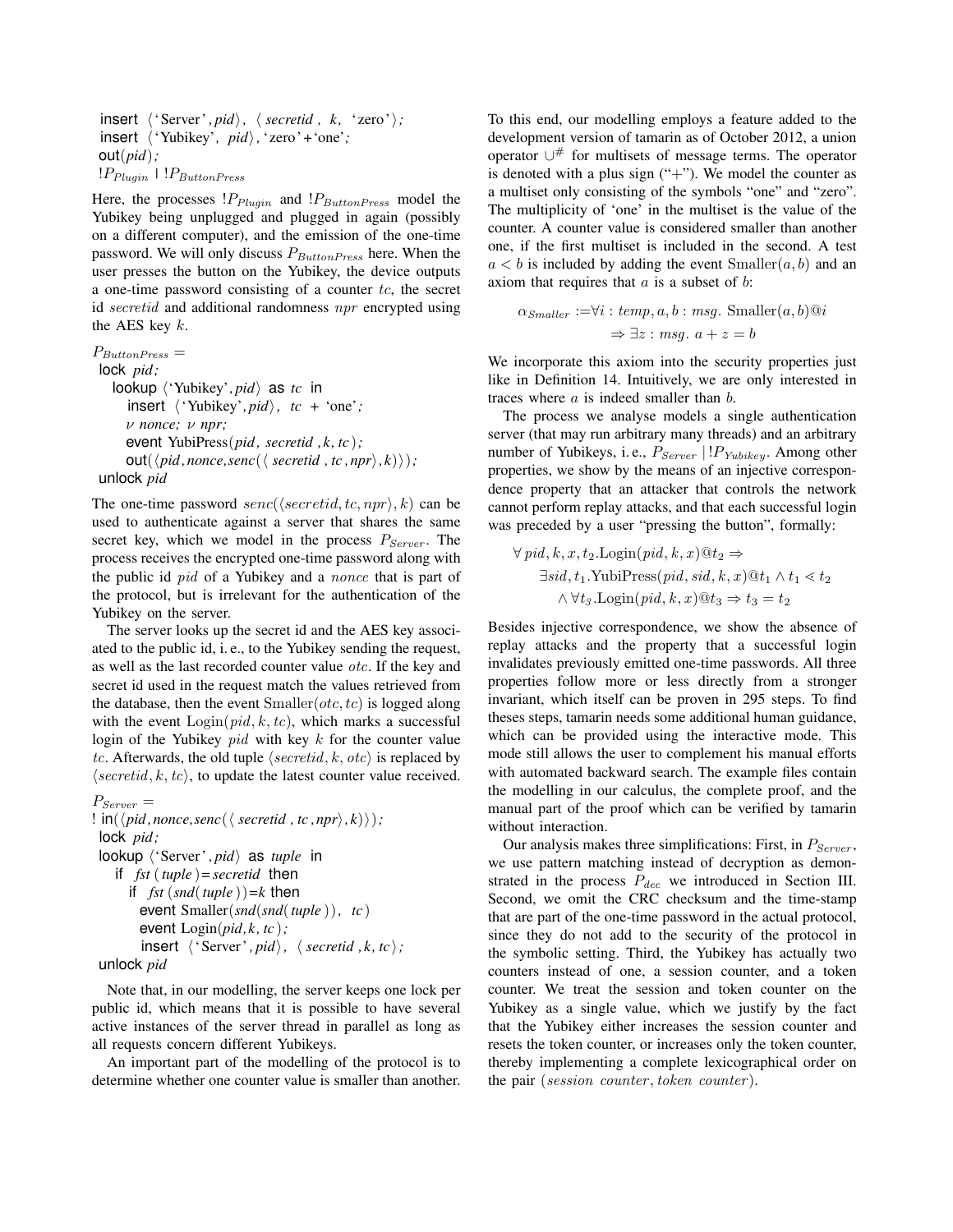A similar analysis has already been performed by Künnemann and Steel, using tamarin's multiset rewriting calculus [23]. However, the model in our new calculus is more fine-grained and we believe more readable. Securityrelevant operations like locking and tests on state are written out in detail, resulting in a model that is closer to the real-life operation of such a device. The modeling of the Yubikey takes approximately 38 lines in our calculus, which translates to 49 multiset rewrite rules. The model of [23] contains only four rules, but they are quite complicated, resulting in 23 lines of code. More importantly, the gap between their model and the actual Yubikey protocol is larger – in our calculus, it becomes clear that the server can treat multiple authentication requests in parallel, as long as they do not claim to stem from the same Yubikey. An implementation on the basis of the model from Künnemann and Steel would need to implement a global lock accessible to the authentication server and all Yubikeys. This is however unrealistic, since the Yubikeys may be used at different places around the world, making it unlikely that there exist means of direct communication between them. While a server-side global lock might be conceivable (albeit impractical for performance reasons), a real global lock could not be implemented for the Yubikey as deployed.

## *C. Further Case Studies*

We also investigated the case study presented by Mödersheim [18], a key-server example. We encoded two models of this example, one using the insert construct, the other manipulating state using the embedded multiset rewrite rules. For this example the second model turned out to be more natural and more convenient allowing for a direct automated proof without any additional typing lemma.

We furthermore modeled the contract signing protocol by Garay et al. [24] and a simple security device which both served as examples in [17]. In the contract signing protocol a trusted party needs to maintain a database with the current status of all contracts (aborted, resolved, or no decision has been taken). In our calculus the status information is naturally modelled using our insert and lookup constructs. The use of locks is indispensable to avoid the status to be changed between a lookup and an insert. Arapinis et al. [17] showed the crucial property that the same contract can never be both aborted and resolved. However, due to the fact that StatVerif only allows for a finite number of memory cells, they have shown this property for a single contract and provide a manual proof to lift the result to an unbounded number of contracts. We directly prove this property for an unbounded number of contracts. Finally we also illustrate the tool's ability to analyze classical security protocols, by analyzing the Needham Schroeder Lowe protocol [3].

# VIII. CONCLUSION

We present a process calculus which extends the applied pi calculus with constructs for accessing a global, shared memory together with an encoding of this calculus in labelled msr rules which enables automated verification using the tamarin prover as a backend. Our prototype verification tool, automating this translation, has been successfully used to analyze several case studies. As future work we plan to increase the degree of automation of the tool by automatically generating helping lemmas. To achieve this goal we can exploit the fact that we generate the msr rules, and hence control their form. We also plan to use the tool for more complex case studies including a complete model of PKCS#11 and a study of the TPM 2.0 standard, currently in public review. Finally, we wish to investigate how our constructs for manipulating state can be used to encode loops, needed to model stream protocols such as TESLA.

*Acknowledgements:* The research leading to these results has received funding from the European Research Council under the European Union's Seventh Framework Programme (FP7/2007-2013) / ERC grant agreement no 258865, project ProSecure and was supported by CASED (http://www.cased.de).

#### **REFERENCES**

- [1] A. Armando, R. Carbone, L. Compagna, J. Cuellar, and L. T. Abad, "Formal analysis of saml 2.0 web browser single signon: Breaking the saml-based single sign-on for google apps," in *Proc. 6th ACM Workshop on Formal Methods in Security Engineering (FMSE'08)*, 2008, pp. 1–10.
- [2] M. Bortolozzo, M. Centenaro, R. Focardi, and G. Steel, "Attacking and fixing PKCS#11 security tokens," in *Proc. 17th ACM Conference on Computer and Communications Security (CCS'10)*. ACM Press, 2010, pp. 260–269.
- [3] G. Lowe, "Breaking and fixing the Needham-Schroeder public-key protocol using FDR," in *Proc. 2nd International Workshop on Tools and Algorithms for Construction and Analysis of Systems (TACAS'96)*, ser. LNCS, vol. 1055. Springer, 1996, pp. 147–166.
- [4] B. Blanchet, "An Efficient Cryptographic Protocol Verifier Based on Prolog Rules," in *Proc. 14th Computer Security Foundations Workshop (CSFW'01)*. IEEE Press, 2001, pp. 82–96.
- [5] A. Armando, D. A. Basin, Y. Boichut, Y. Chevalier, L. Compagna, J. Cuéllar, P. H. Drielsma, P.-C. Héam, O. Kouchnarenko, J. Mantovani, S. Mödersheim, D. von Oheimb, M. Rusinowitch, J. Santiago, M. Turuani, L. Viganò, and L. Vigneron, "The AVISPA tool for the automated validation of internet security protocols and applications." in *Proc. 17th International Conference on Computer Aided Verification (CAV'05)*, ser. LNCS. Springer, 2005, pp. 281– 285.
- [6] S. Escobar, C. Meadows, and J. Meseguer, "Maude-npa: Cryptographic protocol analysis modulo equational properties," in *Foundations of Security Analysis and Design V*, ser. LNCS, vol. 5705. Springer, 2009, pp. 1–50.